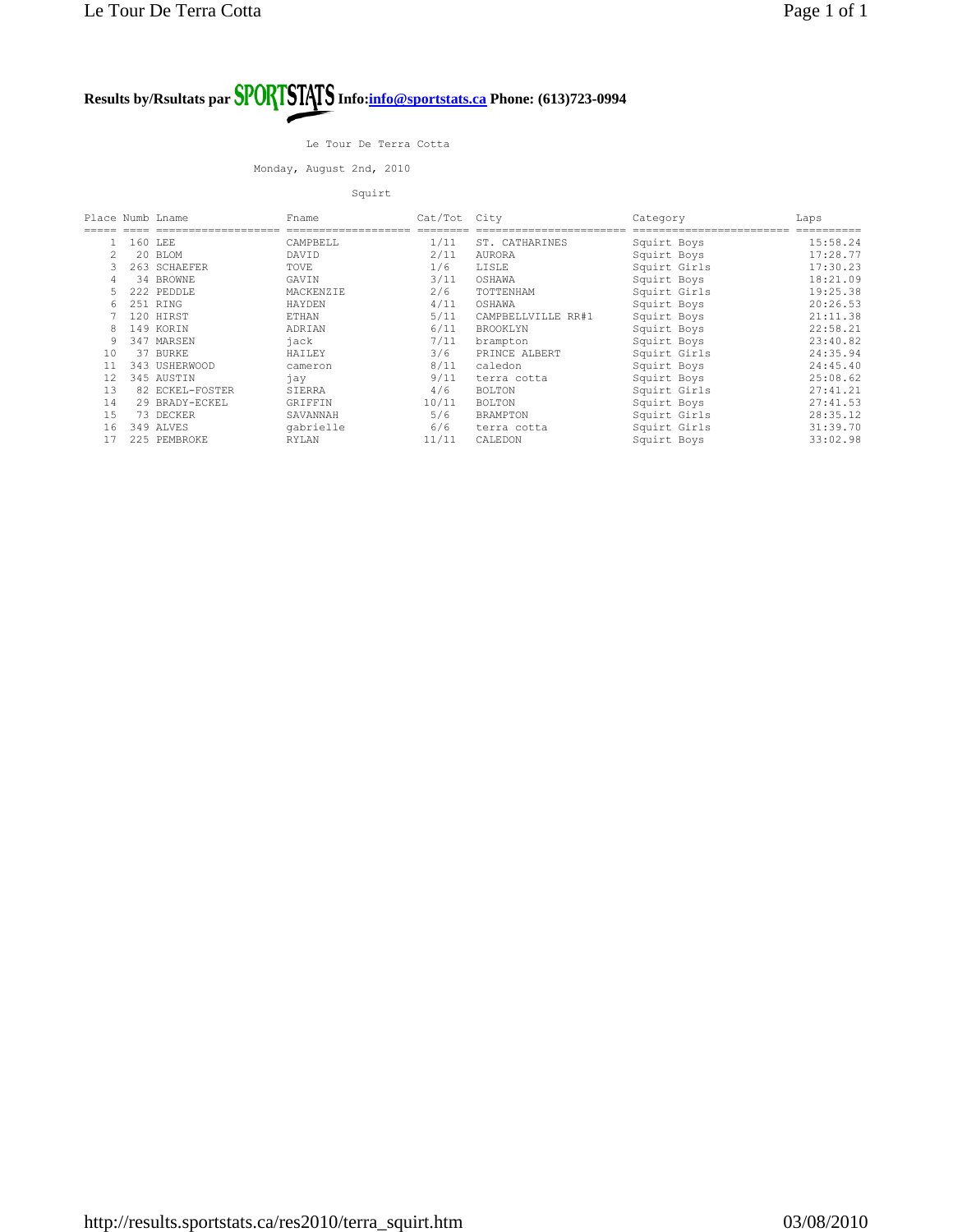Le Tour De Terra Cotta

Monday, August 2nd, 2010

PeeWee

| Place Numb Lname |         |                | Fname           | Cat/Tot | City            | Category     | Laps     |
|------------------|---------|----------------|-----------------|---------|-----------------|--------------|----------|
|                  |         |                |                 |         |                 |              |          |
|                  |         | 262 SCHAEFER   | <b>RUNE</b>     | 1/14    | LISLE           | PeeWee Boys  | 15:54.07 |
| $\overline{2}$   |         | 223 PEDDLE     | ZACHARY         | 2/14    | TOTTENHAM       | PeeWee Boys  | 15:54.94 |
| 3                |         | 281 STARRS     | ROBERT          | 3/14    | SOUTHAMPTON     | PeeWee Boys  | 15:55.17 |
| 4                |         | 297 TAYLOR     | <b>JONATHAN</b> | 4/14    | TECUMSEH        | PeeWee Boys  | 15:55.99 |
| 5.               |         | 147 KIRK       | ETHAN           | 5/14    | NEWMARKET       | PeeWee Boys  | 15:57.37 |
| 6                |         | 126 HOWITT     | JACOB           | 6/14    | <b>BEETON</b>   | PeeWee Boys  | 15:57.50 |
|                  |         | 339 ROBINSON   | spencer         | 7/14    | whitby          | PeeWee Boys  | 15:57.53 |
| 8                |         | 41 CANNELLA    | OUINNTON        | 8/14    | CHATHAM         | PeeWee Boys  | 15:59.17 |
| 9                |         | 11 BACCI       | JOSEPH          | 9/14    | <b>BEETON</b>   | PeeWee Boys  | 17:25.33 |
| 10               |         | 62 CRESWICKE   | CHARLOTTE       | 1/6     | TOTTENHAM       | PeeWee Girls | 17:51.64 |
| 11               |         | 33 BROWNE      | CAMERON         | 10/14   | OSHAWA          | PeeWee Boys  | 17:53.89 |
| 12               |         | 344 USHERWOOD  | sarah           | 2/6     | CALEDON         | PeeWee Girls | 18:12.65 |
| 13               |         | 59 CORRY       | IVAN            | 11/14   | NEWMARKET       | PeeWee Boys  | 18:40.53 |
| 14               |         | 212 NORTHMORE  | MEGAN           | 3/6     | LINDSAY         | PeeWee Girls | 18:45.06 |
| 15               |         | 331 ST EENGE   | <b>RENEE</b>    | 4/6     | <b>BRAMPTON</b> | PeeWee Girls | 20:35.83 |
| 16               |         | 92 FOELL       | ADRIAN          | 12/14   | ACTON           | PeeWee Boys  | 21:33.58 |
| 17               |         | 202 MURRAY     | TAYLOR          | 5/6     | ALTON           | PeeWee Girls | 21:37.76 |
| 18               | 335 JAX |                | madison         | 6/6     | terra cotta     | PeeWee Girls | 21:41.02 |
| 19               |         | 191 MIERZYNSKI | ALEXANDER       | 13/14   | MISSISSAUGA     | PeeWee Boys  | 23:31.96 |
| 20               |         | 334 COUSSEE    | LUC             | 14/14   | MISSISSAUGA     | PeeWee Boys  | 28:32.79 |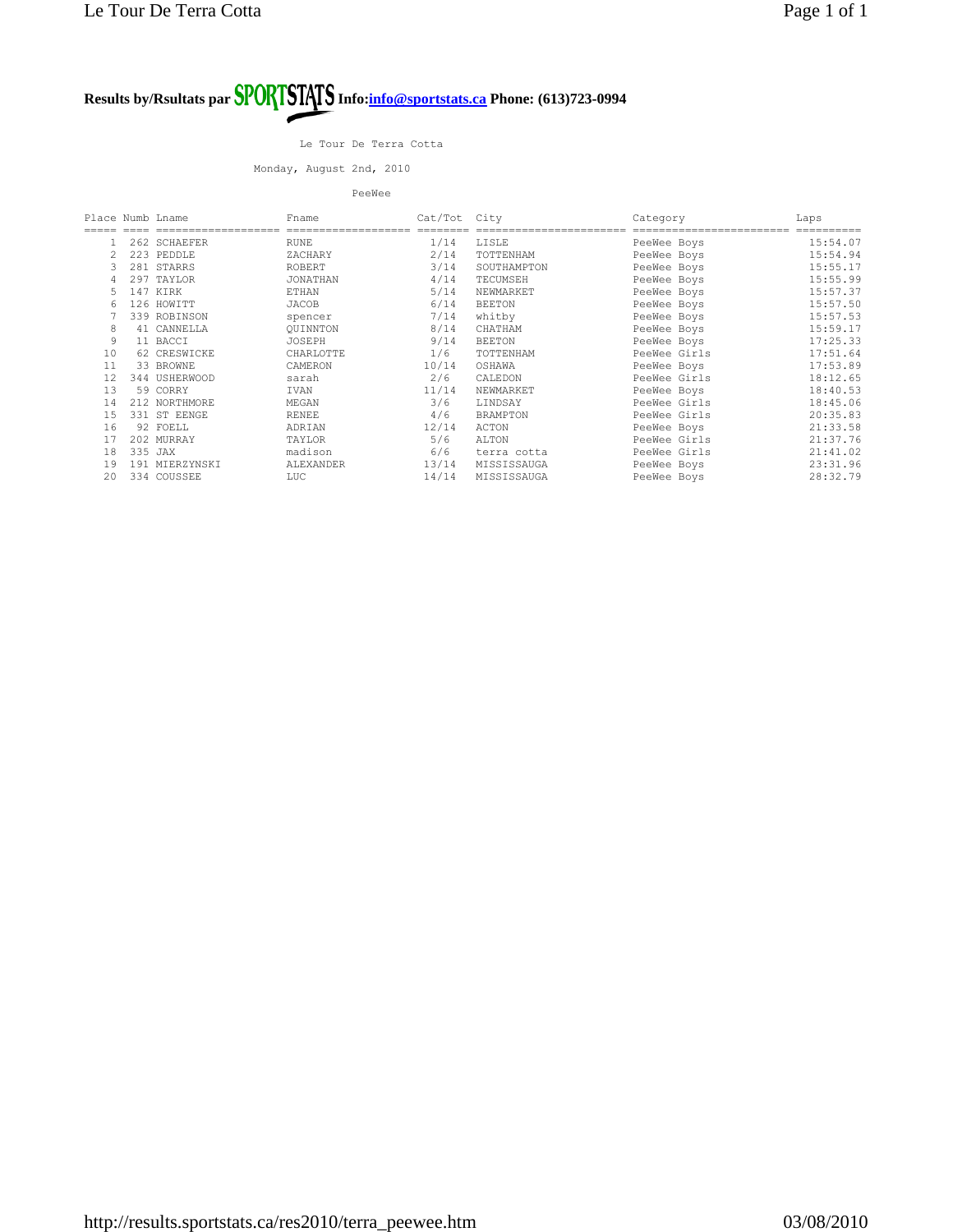Le Tour De Terra Cotta

Monday, August 2nd, 2010

Minime

| Place Numb Lname |         |               | Fname          | Cat/Tot City |                  | Category     | Laps       |
|------------------|---------|---------------|----------------|--------------|------------------|--------------|------------|
|                  |         |               |                |              |                  |              |            |
|                  |         | 134 JAMIESON  | ADAM           | 1/15         | <b>BARRIE</b>    | Minime Boys  | 41:46.88   |
| 2.               |         | 158 LEE       | <b>BRADY</b>   | 2/15         | ST. CATHARINES   | Minime Boys  | 41:46.92   |
| 3                |         | 10 AUSTEN     | TIMOTHY        | 3/15         | OTTAWA           | Minime Boys  | 41:46.93   |
|                  | 161 LEE |               | TYLER          | 4/15         | ST. CATHARINES   | Minime Boys  | 41:47.47   |
| 5.               |         | 337 ANDERSON  | WILLIAM        | 5/15         | <b>BRUNTFORD</b> | Minime Boys  | 41:47.66   |
| 6                |         | 333 BUSH      | <b>ROGER</b>   | 6/15         | ST CATHERINES    | Minime Boys  | 41:47.99   |
|                  | 325 XIE |               | BAILIN         | 1/4          | OTTAWA           | Minime Girls | 42:57.30   |
|                  |         | 194 MILOSEVIC | STEFAN         | 7/15         | TORONTO          | Minime Boys  | 44:02.36   |
|                  |         | 292 STERNBERG | JAKE           | 8/15         | <b>HILLSDALE</b> | Minime Boys  | 48:51.72   |
| 10               |         | 346 YEATES    | liam           | 9/15         | collingwood      | Minime Boys  | 48:51.78   |
| 11               |         | 211 NORTHMORE | MATTHEW        | 10/15        | LINDSAY          | Minime Boys  | 53:12.92   |
| 12               |         | 296 TAYLOR    | <b>BRIDGET</b> | 2/4          | TECUMSEH         | Minime Girls | 53:12.95   |
| 13               |         | 16 BAYLEY     | SIMPSON        | 11/15        | LINDSAY          | Minime Boys  | 55:00.59   |
| 14               |         | 63 CRESWICKE  | FARLEIGH       | 3/4          | TOTTENHAM        | Minime Girls | 56:12.26   |
| 15               |         | 256 ROTH      | ALEX           | 12/15        | <b>BRAMPTON</b>  | Minime Boys  | 58:01.78   |
| 16               |         | 185 MCKEE     | FINNLEY        | 13/15        | HAMILTON         | Minime Boys  | 58:14.17   |
| 17               |         | 209 NEWDICK   | CLAUDIA        | 4/4          | CAMBRIDGE        | Minime Girls | 1:00:38.81 |
| 18               |         | 242 RAPUS     | LUKE           | 14/15        | LLOYDTOWN        | Minime Boys  | 1:00:39.92 |
| 19               |         | 32 BRITTON    | CONOR          | 15/15        | <b>AURORA</b>    | Minime Boys  | 1:00:40.17 |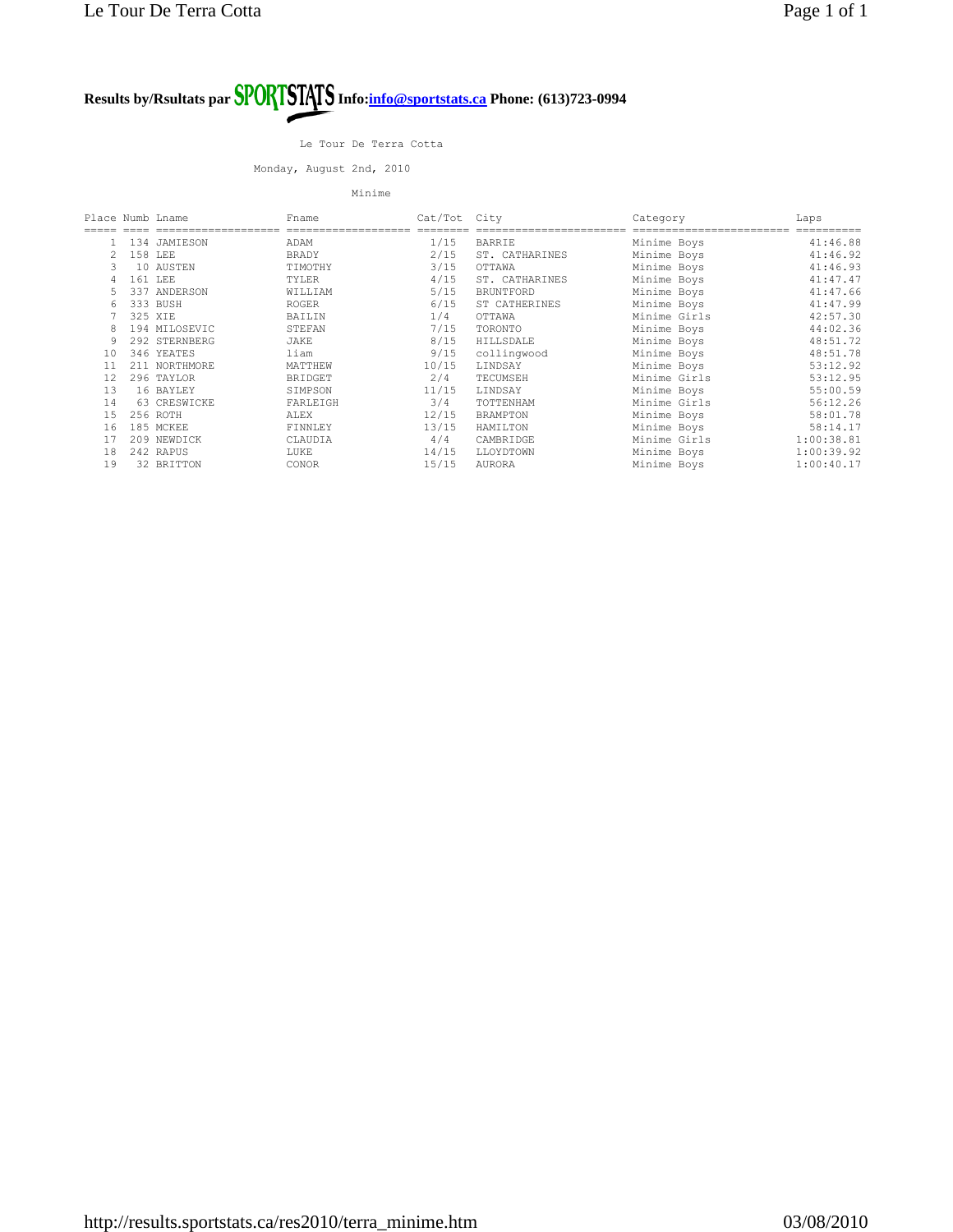#### Le Tour De Terra Cotta

Monday, August 2nd, 2010

#### Cadet Race

| Place Numb Lname |     |              | Fname          | Cat/Tot | City             | Category    | Laps       |
|------------------|-----|--------------|----------------|---------|------------------|-------------|------------|
|                  |     |              |                |         |                  |             |            |
|                  |     | 98 GEORGE    | ADRIAN         | 1/13    | HAMILTON         | Cadet Boys  | 41:46.19   |
|                  |     | 332 KOPERA   | ADAM           | 2/13    | MISSISSAUGA      | Cadet Boys  | 41:46.38   |
|                  |     | 165 LINDOW   | <b>BRANDON</b> | 3/13    | <b>BRANTFORD</b> | Cadet Boys  | 41:46.55   |
|                  |     | 208 NEWDICK  | ALEXANDER      | 4/13    | CAMBRIDGE        | Cadet Boys  | 41:46.57   |
|                  |     | 330 PARCELS  | <b>NATHAN</b>  | 5/13    | COBOURG          | Cadet Boys  | 41:47.04   |
| 6                | 87  | FALK-DOTAN   | <b>BIRAN</b>   | 6/13    | ST. CATHARINES   | Cadet Boys  | 41:47.22   |
|                  | 274 | SMITH        | NATHANIEL      | 7/13    | <b>BARRIE</b>    | Cadet Boys  | 41:47.41   |
|                  | 217 | ORTON        | JAMES          | 8/13    | BLIND RIVER      | Cadet Boys  | 41:47.63   |
| 9                |     | 85 ELLIOTT   | WILL           | 9/13    | HORSESHOE VALLEY | Cadet Boys  | 41:48.08   |
| 10               |     | 241 RAPUS    | CONNER         | 10/13   | LLOYDTOWN        | Cadet Boys  | 41:48.20   |
| 11               |     | 96 GABALDO   | MAX            | 11/13   | HAMILTON         | Cadet Boys  | 44:21.65   |
| 12               |     | 138 JOHNSTON | ERIC           | 12/13   | MIDHURST         | Cadet Boys  | 48:53.06   |
| 13               |     | 190 MEILLEUR | TRYSTAN        | 13/13   | ANCASTER         | Cadet Boys  | 48:57.75   |
| 14               |     | 318 WHITE    | JAIMIE         | 1/3     | NEWMARKET        | Cadet Girls | 50:45.89   |
| 15               |     | 266 SEARS    | KRISTEN        | 2/3     | ANCASTER         | Cadet Girls | 55:20.57   |
| 16               |     | 102 GOODE    | KIMBERLY       | 3/3     | AJAX             | Cadet Girls | 1:02:17.34 |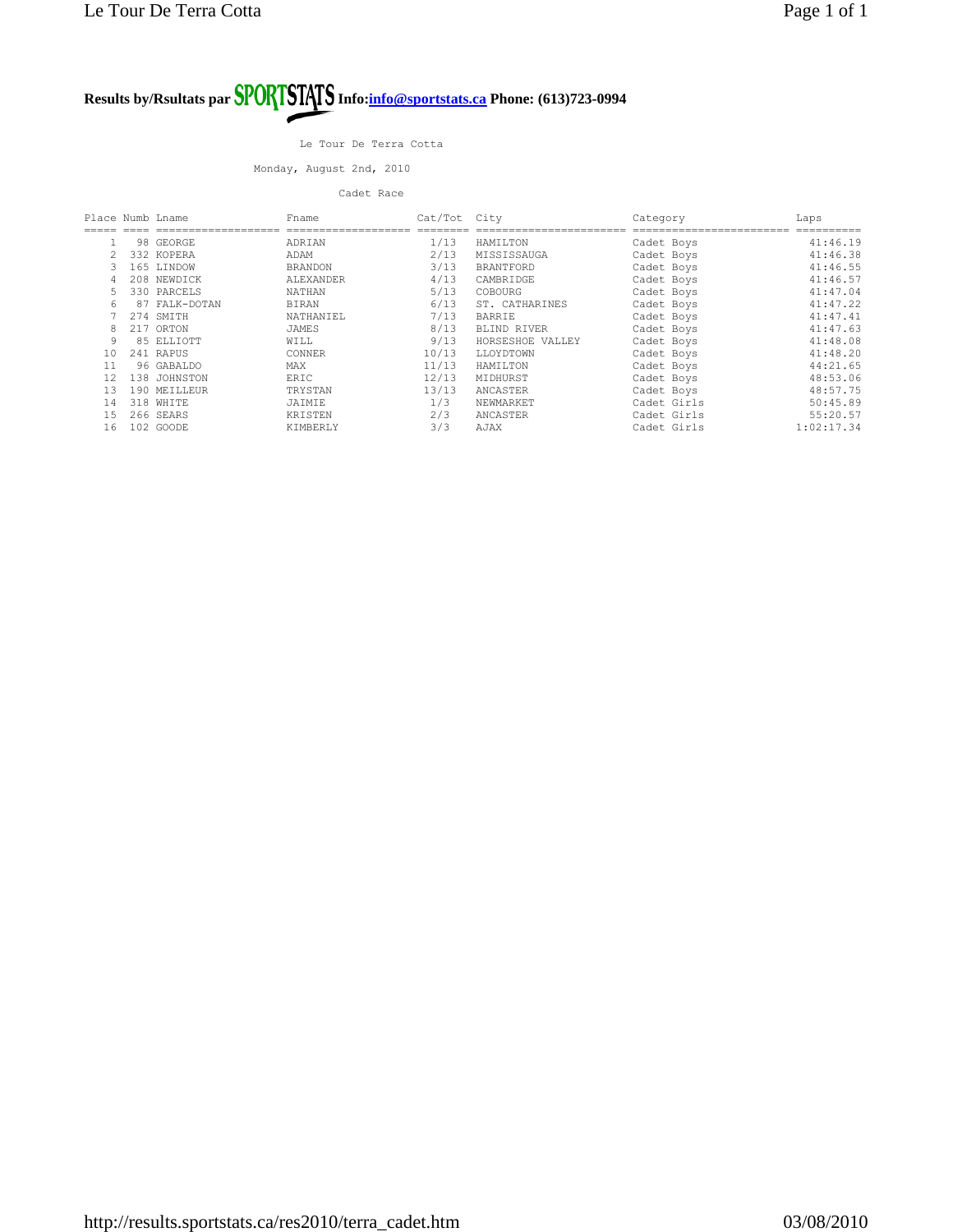Le Tour De Terra Cotta

Monday, August 2nd, 2010

| Place Numb Lname |          |                             | Fname          | Cat/Tot City |                   | Category        | Laps     |
|------------------|----------|-----------------------------|----------------|--------------|-------------------|-----------------|----------|
|                  |          |                             |                |              |                   |                 |          |
| $\mathbf{1}$     |          | 24 BOSSE                    | NATHALIE       | 1/9          | <b>BRAMPTON</b>   | Women 40-49     | 41:18.52 |
| $\overline{2}$   |          | 60 CORRY                    | LUKE           | 1/1          | NEWMARKET         | Men $19&-$      | 41:18.95 |
| 3                |          | 21 BOFFIN                   | JOHN           | 1/18         | MISSISSAUGA       | Men 40-49       | 41:19.22 |
| $\overline{4}$   |          | 232 POLLARD                 | KEVIN          | 2/18         | <b>BRAMPTON</b>   | Men 40-49       | 41:20.45 |
| 5                |          | 94 FRENETTE                 | BRAD           | 1/14         | TORONTO           | Men 30-39       | 41:35.30 |
|                  |          |                             |                |              |                   |                 |          |
| 6                |          | 30 BRETECHER                | <b>BRAD</b>    | 2/14         | TORONTO           | Men 30-39       | 41:43.81 |
| $7\phantom{.0}$  |          | 358 STEENSMA                | john           | 1/10         | st-catherines     | Men 50-59       | 42:12.06 |
| 8                |          | 101 GIBSON                  | MIKE           | 1/7          | <b>GUELPH</b>     | Men 20-29       | 42:26.91 |
| 9                |          | 112 HAMMER                  | SHANNON        | 3/14         | GEORGETOWN        | Men 30-39       | 43:51.20 |
| 10               |          | 136 JENKIN                  | DAVID          | 2/10         | <b>BOLTON</b>     | Men 50-59       | 43:51.35 |
| 11               |          | 25 BOTELHO                  | MARK           | 4/14         | <b>BRAMPTON</b>   | Men 30-39       | 44:02.64 |
| 12               |          | 76 DI CRISTOFARO            | NICHOLAS       | 2/7          | TORONTO           | Men 20-29       | 44:21.13 |
| 13               |          | 90 FERREIRA                 | <b>RON</b>     | 1/5          | MARKHAM           | Men 60-69       | 44:41.97 |
| 14               |          | 360 SLOCOMBE                |                | 5/14         |                   | Men 30-39       | 44:43.46 |
|                  |          |                             | myles          |              | toronto           |                 |          |
| 15               |          | 117 HEWITT                  | LAURA          | 1/6          | <b>GUELPH</b>     | Women 20-29     | 44:43.81 |
| 16               |          | 295 SWINNERTON              | <b>JAMES</b>   | 3/18         | <b>BRAMPTON</b>   | Men 40-49       | 44:44.30 |
| 17               |          | 22 BOOTH                    | ADAM           | 6/14         | CAMBRIDGE         | Men 30-39       | 44:44.51 |
| 18               |          | 282 STARUSZKIEWICZ          | ANNA           | 2/6          | TORONTO           | Women 20-29     | 44:44.82 |
| 19               |          | 355 SZRAMEK                 | boleslan       | 2/5          | mississauga       | Men 60-69       | 44:45.27 |
| 20               |          | 283 STARUSZKIEWICZ          | VICTOR         | 7/14         | ETOBICOKE         | Men 30-39       | 44:47.01 |
| 2.1              |          | 48 CHAPMAN                  | <b>TOM</b>     | 8/14         | TORONTO           | Men 30-39       | 44:51.96 |
| 22               |          | 252 RIOJA                   | SANTIAGO       | 3/7          | <b>BRAMPTON</b>   | Men 20-29       | 45:46.50 |
| 23               |          | 336 COUSSEE                 | POL            | 3/10         | MISSISSAUGA       | Men 50-59       | 45:49.86 |
| 24               |          |                             |                |              |                   |                 |          |
|                  |          | 6 ARCADI                    | JOHN           | 4/18         | WOODBRIDGE        | Men 40-49       | 45:49.91 |
| 25               |          | 338 DUNCAN                  | LARRY          | 4/10         | RICHMOND HILL     | Men 50-59       | 45:55.29 |
| 26               |          | 365 FOSTER                  | brad           | 4/7          | toronto           | Men 20-29       | 45:57.47 |
| 27               |          | 47 CHAPMAN                  | LINDSEY        | 3/6          | <b>GUELPH</b>     | Women 20-29     | 45:59.32 |
| 28               |          | 168 LUPINACCI               | PAUL           | 5/18         | CAMPBELLVILLE     | Men 40-49       | 45:59.50 |
| 29               |          | 356 FREEMAN                 | dave           | 6/18         | toronto           | Men 40-49       | 46:38.36 |
| 30               |          | 348 EZARD                   | george         | 5/7          | terra cotta       | Men 20-29       | 46:51.00 |
| 31               |          | 9 AUSTEN                    | IAN            | 5/10         | OTTAWA            | Men 50-59       | 46:53.56 |
| 32               |          | 144 KIELLEY                 | <b>JEFF</b>    | 6/10         | TORONTO           | Men 50-59       | 46:54.97 |
| 33               |          | 68 DALZELL                  | NATALIE        | 1/6          | <b>BRAMPTON</b>   | Women $30-39$   | 46:56.74 |
| 34               |          | 364 MALLORAN                | dan            | 7/18         | brampton          | Men 40-49       | 46:56.81 |
| 35               |          | 291 STEPHENSON              | WESLEY         | 6/7          | TORONTO           | Men 20-29       | 46:57.20 |
|                  |          |                             |                |              |                   |                 |          |
| 36               | 312 WAT  |                             | EMILY          | 4/6          | TORONTO           | Women 20-29     | 46:57.57 |
| 37               |          | 340 ROBINSON                | kristan        | 2/6          | whitby            | Women 30-39     | 47:11.99 |
| 38               |          | 130 IAFRATE                 | MARCO          | 8/18         | MISSISSAUGA       | Men 40-49       | 47:12.05 |
| 39               |          | 184 MCDONALD                | SCOTT          | 9/14         | ORANGEVILLE       | Men 30-39       | 47:35.24 |
| 40               |          | 50 CHHABRA                  | SIM            | 10/14        | <b>BRAMPTON</b>   | Men 30-39       | 47:40.95 |
| 41               |          | 268 SHEDD                   | DAVID          | 9/18         | TORONTO           | Men 40-49       | 48:23.81 |
| 42               |          | 307 VERMAAS                 | JEFF           | 10/18        | <b>BURLINGTON</b> | Men 40-49       | 48:29.03 |
| 43               |          | 150 KORIN                   | GEORGE         | 7/10         | <b>BROOKLYN</b>   | Men 50-59       | 48:34.99 |
| 44               |          | 153 KUBAN                   | JUDY           | 2/9          | <b>BRAMPTON</b>   | Women $40 - 49$ | 48:50.77 |
| 45               |          | 143 KELLY                   | <b>BRUCE</b>   | 11/14        | <b>BRAMPTON</b>   | Men 30-39       | 49:29.76 |
|                  |          |                             |                |              |                   |                 |          |
| 46               |          | 148 KOHLI                   | AJAY           | 12/14        | MISSISSAUGA       | Men 30-39       | 49:41.40 |
| 47               |          | 245 REIMER                  | <b>BILL</b>    | 3/5          | <b>BRAMPTON</b>   | Men 60-69       | 49:44.65 |
| 48               |          | 357 RATARAM                 | terry          | 11/18        | brampton          | Men 40-49       | 49:44.90 |
| 49               |          | 114 HANSON                  | KELLY          | 3/6          | <b>BRAMPTON</b>   | Women 30-39     | 49:50.61 |
| 50               |          | 195 MOESKER                 | DALLAS         | 13/14        | WOODSTOCK         | Men 30-39       | 50:44.98 |
| 51               |          | 249 RENAUD                  | PHIL           | 8/10         | <b>BRANTFORD</b>  | Men 50-59       | 51:29.68 |
| 52               |          | 128 HUGHES                  | BRIAN          | 12/18        | ST CATHARINES     | Men 40-49       | 52:32.18 |
| 53               |          | 205 NAUDTS                  | SARA           | 4/6          | BELFOUNTAIN       | Women 30-39     | 52:33.64 |
| 54               |          | 93 FOSTER KRASILCZUK CARLOS |                | 13/18        | <b>BOLTON</b>     | Men 40-49       | 52:33.88 |
| 55               |          | 354 CUBELLO                 |                | 3/9          | tottenmam         | Women $40 - 49$ | 52:47.05 |
| 56               | 103 GRAY |                             | mary           | 14/18        | <b>BARRIE</b>     | Men 40-49       |          |
|                  |          |                             | <b>DOUGLAS</b> |              |                   |                 | 53:02.92 |
| 57               | 135 JAY  |                             | MICHELLE       | 4/9          | TERRA COTTA       | Women $40 - 49$ | 54:19.07 |
| 58               |          | 54 CLARKE                   | STEF           | 5/9          | <b>GUELPH</b>     | Women 40-49     | 54:47.51 |
| 59               |          | 359 KING                    | ion            | 9/10         | mississauga       | Men 50-59       | 54:55.14 |
| 60               | 224 PEI  |                             | WALLACE        | 14/14        | TORONTO           | Men 30-39       | 55:33.59 |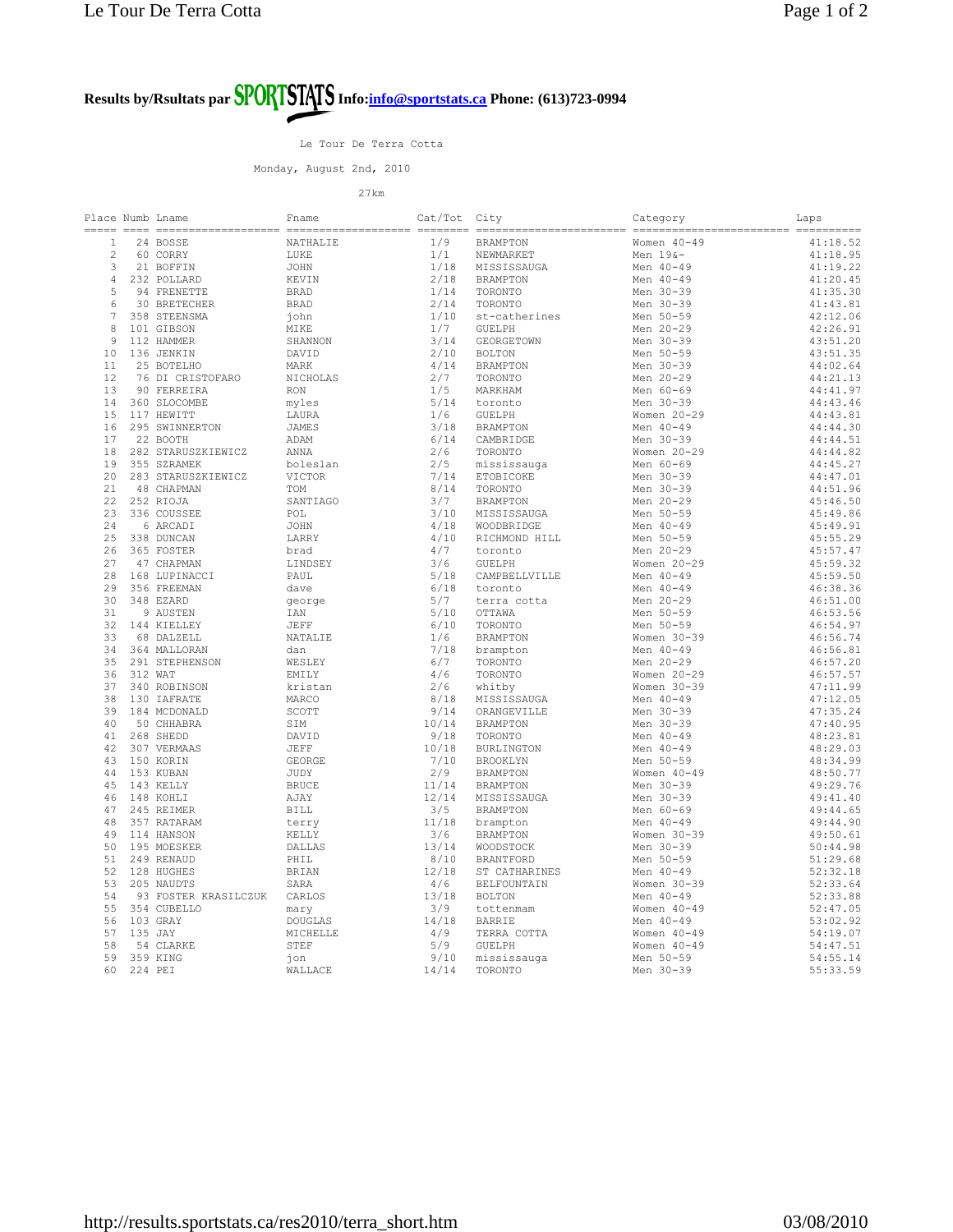### Le Tour De Terra Cotta

Monday, August 2nd, 2010

| Place Numb Lname |     |               | Fname        | Cat/Tot | City              | Category        | Laps       |
|------------------|-----|---------------|--------------|---------|-------------------|-----------------|------------|
|                  |     |               |              |         |                   |                 |            |
| 61               |     | 188 MEECH     | MIKE         | 7/7     | <b>GUELPH</b>     | Men 20-29       | 56:59.01   |
| 62               |     | 352 MCBRIDE   | rachel       | 5/6     | vancouver         | Women $30-39$   | 57:06.40   |
| 63               |     | 118 HIGGS     | ROBERT       | 15/18   | MISSISSAUGA       | Men 40-49       | 57:06.62   |
| 64               |     | 308 VERMAAS   | STEPHANIE    | 6/9     | <b>BURLINGTON</b> | Women $40 - 49$ | 57:12.59   |
| 65               |     | 342 USHERWOOD | sandra       | 7/9     | caledon           | Women $40 - 49$ | 58:27.26   |
| 66               |     | 3 ALDER       | ALEXANDRA    | 6/6     | TORONTO           | Women $30-39$   | 58:47.31   |
| 67               |     | 350 ALVES     | tino         | 16/18   | terra cotta       | Men 40-49       | 59:54.99   |
| 68               |     | 156 LANGAN    | PAUL         | 10/10   | CAMBRIDGE         | Men 50-59       | 1:00:03.05 |
| 69               |     | 231 PITT      | MILES        | 17/18   | <b>GEORGETOWN</b> | Men 40-49       | 1:00:06.59 |
| 70               |     | 28 BRADY      | LAURA        | 8/9     | <b>BOLTON</b>     | Women $40 - 49$ | 1:00:59.37 |
| 71               |     | 35 BRUSSE     | LISA         | 9/9     | HILLSBURGH        | Women $40 - 49$ | 1:01:13.97 |
| 72               | 116 | HELD          | ALLISON      | 5/6     | <b>BRAMPTON</b>   | Women 20-29     | 1:01:27.57 |
| 73               |     | 189 MEGSON    | AMANDA       | 6/6     | ORANGEVILLE       | Women $20 - 29$ | 1:01:33.75 |
| 74               |     | 122 HOHBAN    | <b>DUANE</b> | 18/18   | <b>GEORGETOWN</b> | Men 40-49       | 1:02:13.73 |
| 75               |     | 123 HOHBAN    | NORM         | 1/2     | GEORGETOWN        | Men 70+         | 1:05:48.29 |
| 76               |     | 162 LEONARD   | MICHAEL      | 4/5     | <b>BOLTON</b>     | Men 60-69       | 1:13:05.53 |
| 77               |     | 351 JENKINS   | clyde        | 2/2     | orangeville       | Men 70+         | 1:13:32.82 |
| 78               |     | 163 LEONARD   | PATRICK      | 5/5     | RICHMOND HILL     | Men 60-69       | 1:13:50.13 |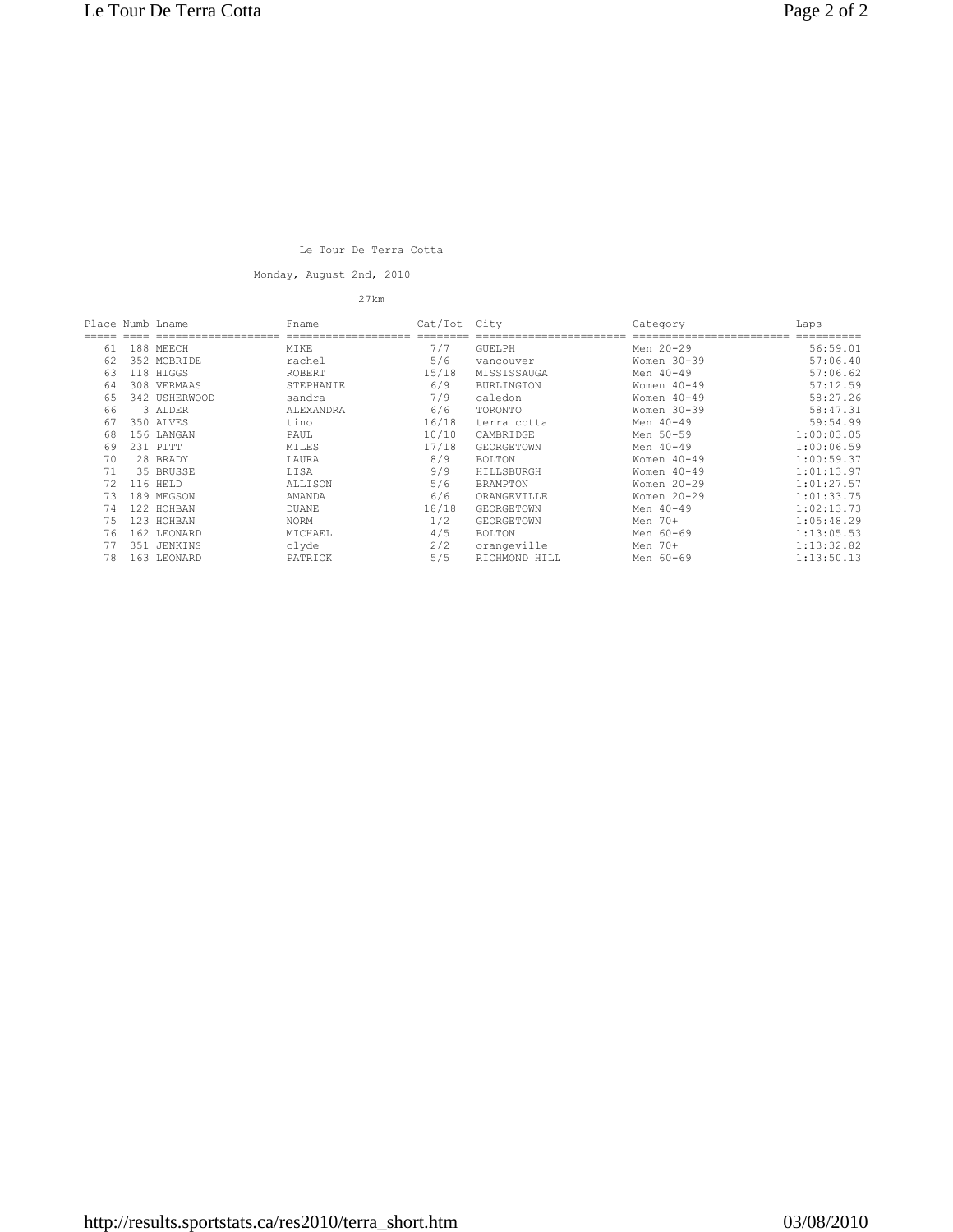Le Tour De Terra Cotta

Monday, August 2nd, 2010

| Place Numb Lname |            |                 | Fname         | Cat/Tot City |             | Category      | Laps       |
|------------------|------------|-----------------|---------------|--------------|-------------|---------------|------------|
|                  |            |                 |               |              |             |               |            |
|                  |            | 410 KURZAWINSKI | dawid         | 1/2          | mississauga | Men $198-$    | 1:19:34.79 |
|                  |            | 2 246 REINERT   | ERIC          | 2/2          | ROSENEATH   | Men $198 -$   | 1:20:52.83 |
|                  |            | 394 MAXWELL     | kierav        | 1/3          | toronto     | Men $40 - 49$ | 1:21:52.11 |
|                  |            | 4 139 JONES     | CAM           | 1/1          | OTTAWA      | Men 30-39     | 1:21:53.96 |
|                  | 5 218 PARK |                 | <b>JOSEPH</b> | 2/3          | ETOBICOKE   | Men $40 - 49$ | 1:37:30.18 |
| 6.               |            | 421 GRACE       | andrew        | 3/3          | toronto     | Men 40-49     | 1:45:46.84 |
|                  |            | $'$ 210 NOONAN  | RACHEL        | 1/1          | TORONTO     | Women 30-39   | 2:03:03.48 |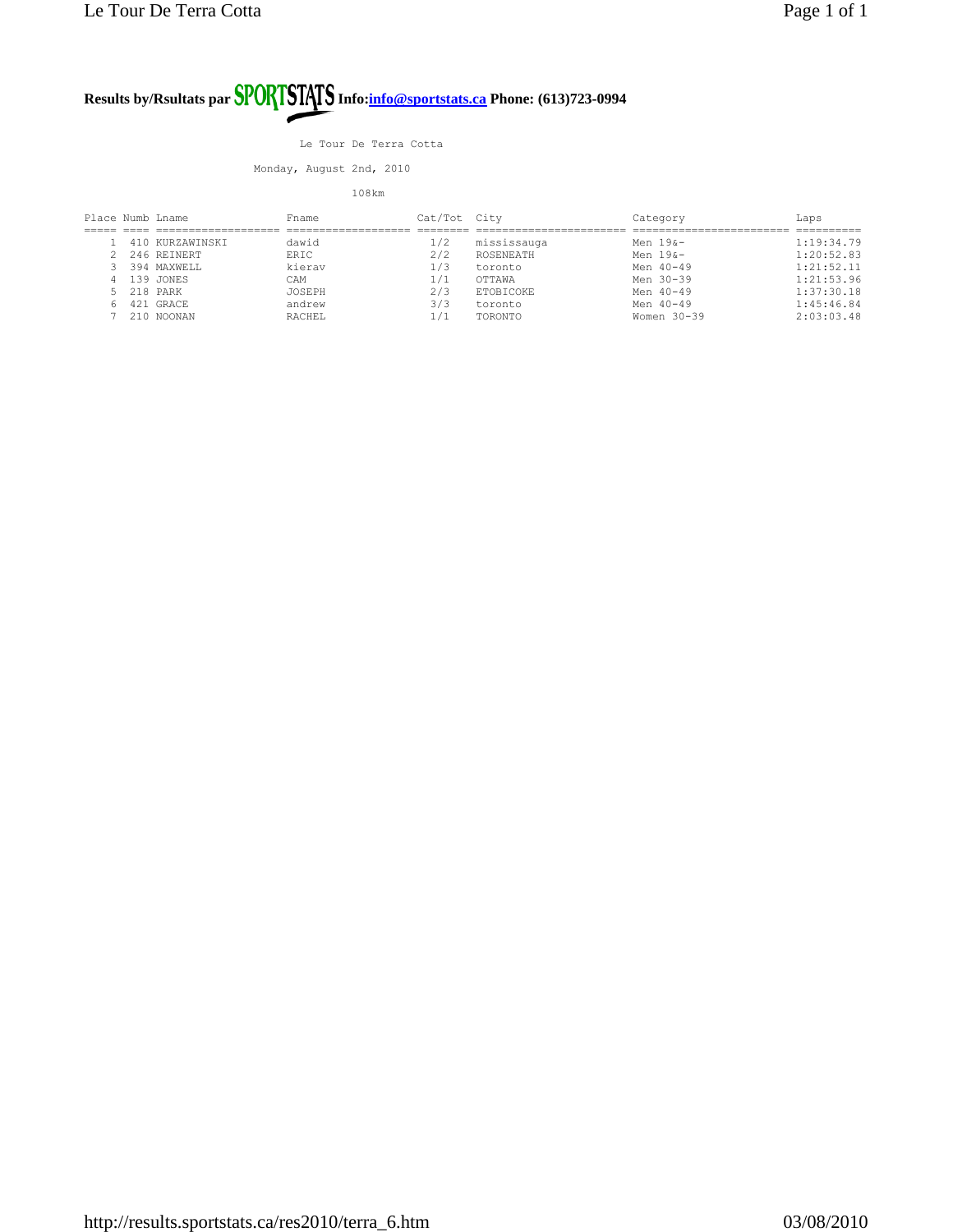Le Tour De Terra Cotta

Monday, August 2nd, 2010

| Place Numb Lname |               | Fname          | Cat/Tot City |                   | Category      | Laps       |
|------------------|---------------|----------------|--------------|-------------------|---------------|------------|
|                  |               |                |              |                   |               |            |
|                  | 141 KALKOUNTS | <b>DEMETRE</b> | 1/2          | TORONTO           | Men 30-39     | 1:41:25.29 |
|                  | 371 WAWROW    | leszek         | 2/2          | toronto           | Men $30 - 39$ | 1:42:39.64 |
|                  | 399 WOOLLEY   | gord           | 1/4          | toronto           | Men $40 - 49$ | 1:48:50.82 |
|                  | 286 STEPHEN   | CHESTER        | 2/4          | TORONTO           | Men 40-49     | 2:00:23.18 |
|                  | 425 NO NAME   | see sportstats | 1/1          |                   | Men 70+       | 2:00:35.96 |
|                  | 178 MASON     | GEORGE P.      | 3/4          | <b>LASALLE</b>    | Men $40 - 49$ | 2:08:23.46 |
|                  | 80 DONNELLY   | <b>BRUCE</b>   | 4/4          | <b>GEORGETOWN</b> | Men 40-49     | 2:17:55.31 |
|                  | 397 MEAVER    | ruth           | 1/2          | hamilton          | Women $20-29$ | 2:21:01.73 |
|                  | 132 JAGO      | MARTAN         | 1/1          | TORONTO           | Women $30-39$ | 2:21:31.83 |
| 1 N              | 414 GRINTER   | carrie         | 2/2          | etobicoke         | Women $20-29$ | 2:34:55.09 |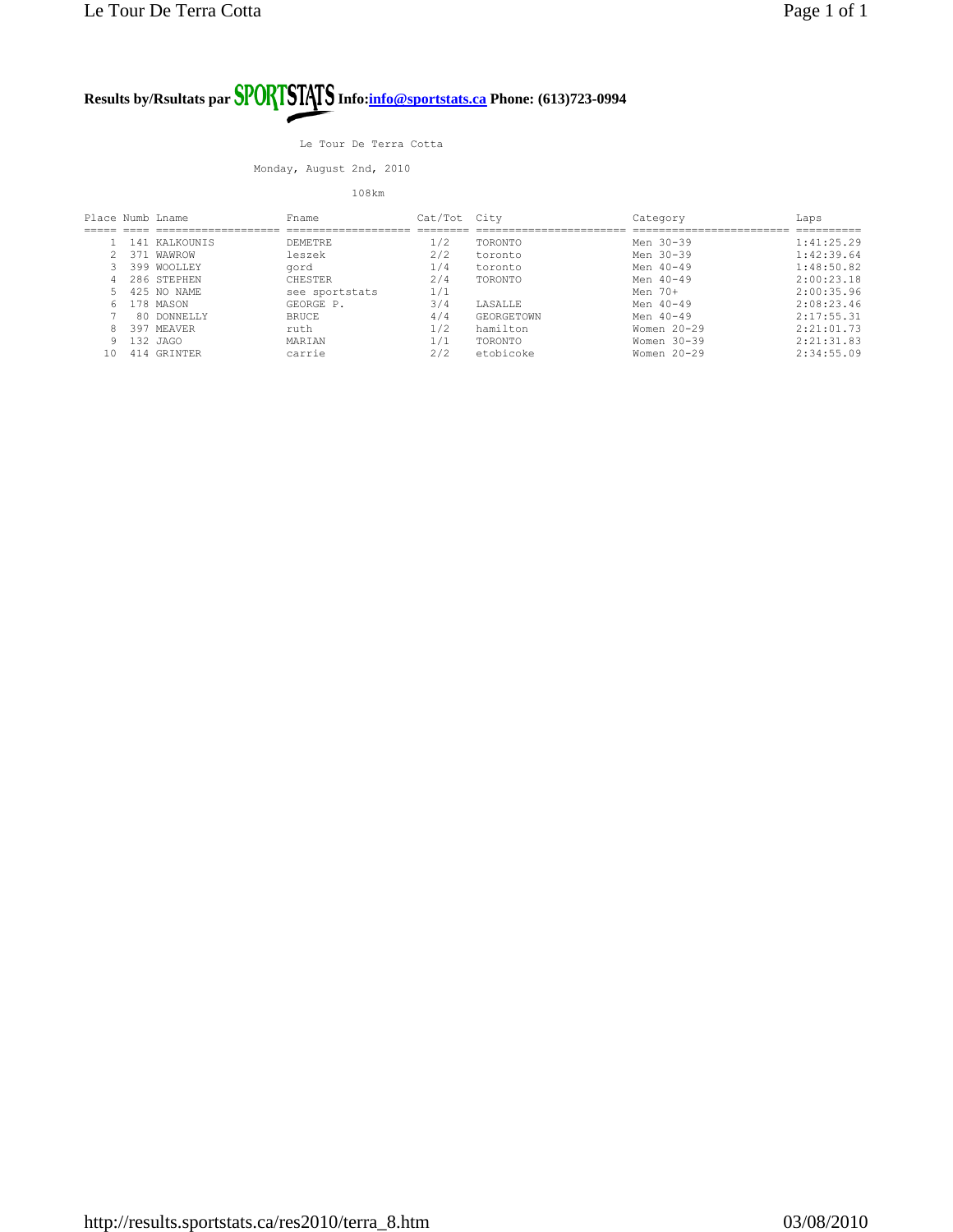Le Tour De Terra Cotta

Monday, August 2nd, 2010

| Place Numb Lname |     |                | Fname       | Cat/Tot City |                 | Category    | Laps       |
|------------------|-----|----------------|-------------|--------------|-----------------|-------------|------------|
|                  |     |                |             |              |                 |             |            |
|                  |     | 107 HABERLIN   | GAVIN       | 1/1          | OAKVILLE        | Men 20-29   | 1:54:18.68 |
|                  | 316 | WESTWOOD       | RICHARD     | 1/5          | <b>BRAMPTON</b> | Men 50-59   | 1:57:30.40 |
|                  |     | 362 STEINMAN   | zach        | 1/2          | waterloo        | Men 30-39   | 2:00:08.10 |
| 4                |     | 298 THOMAS     | MATT        | 2/2          | KITCHENER       | Men 30-39   | 2:01:36.64 |
|                  |     | 378 CHARLTON   | qabriel     | 1/1          | borden          | Men $196-$  | 2:07:52.55 |
| 6                |     | 261 SCHAEFER   | JIM         | 1/7          | LISLE           | Men 40-49   | 2:11:23.79 |
|                  |     | 53 CHUNG       | COLIN       | 2/7          | <b>BRAMPTON</b> | Men 40-49   | 2:28:56.82 |
| 8                |     | 182 MCCABE     | PATRICK     | 1/3          | CHELTENHAM      | Men 60-69   | 2:31:40.90 |
| 9                |     | 401 GUNDERMANN | glenh       | 3/7          | thornhill       | Men 40-49   | 2:31:50.14 |
| 10               |     | 100 GIBBONS    | RUSSELL     | 4/7          | TORONTO         | Men 40-49   | 2:32:30.93 |
| 11               |     | 2 ADAMS        | ART         | 2/5          | LONDON          | Men 50-59   | 2:40:04.91 |
| 12               |     | 216 OEGEMA     | <b>JOHN</b> | 3/5          | GRIMSBY         | Men 50-59   | 2:45:04.45 |
| 13               |     | 155 LANCE      | DONNELLY    | 5/7          | TORONTO         | Men 40-49   | 2:46:55.39 |
| 14               |     | 237 PROCTOR    | AINSLIE     | 1/1          | <b>WATERLOO</b> | Women 60-69 | 2:49:07.57 |
| 15               |     | 257 ROTH       | JASON       | 6/7          | <b>BRAMPTON</b> | Men 40-49   | 2:51:10.59 |
| 16               |     | 235 POTTERTON  | MARTIN      | 4/5          | BALLINAFAD      | Men 50-59   | 2:51:10.63 |
| 17               |     | 4 ANDERSON     | <b>JOHN</b> | 2/3          | <b>BRAMPTON</b> | Men 60-69   | 2:51:10.65 |
| 18               |     | 121 HODGSON    | PHIL        | 5/5          | CALEDON EAST    | Men 50-59   | 2:51:10.65 |
| 19               |     | 313 WEBB       | TED         | 1/1          | TERRA COTTA     | Men 70+     | 2:51:10.84 |
| 20               |     | 108 HAINS      | <b>BRAD</b> | 7/7          | CALEDON EAST    | Men 40-49   | 2:53:12.74 |
| 21               |     | 253 RITCHIE    | JIM         | 3/3          | <b>BRAMPTON</b> | Men 60-69   | 2:53:12.80 |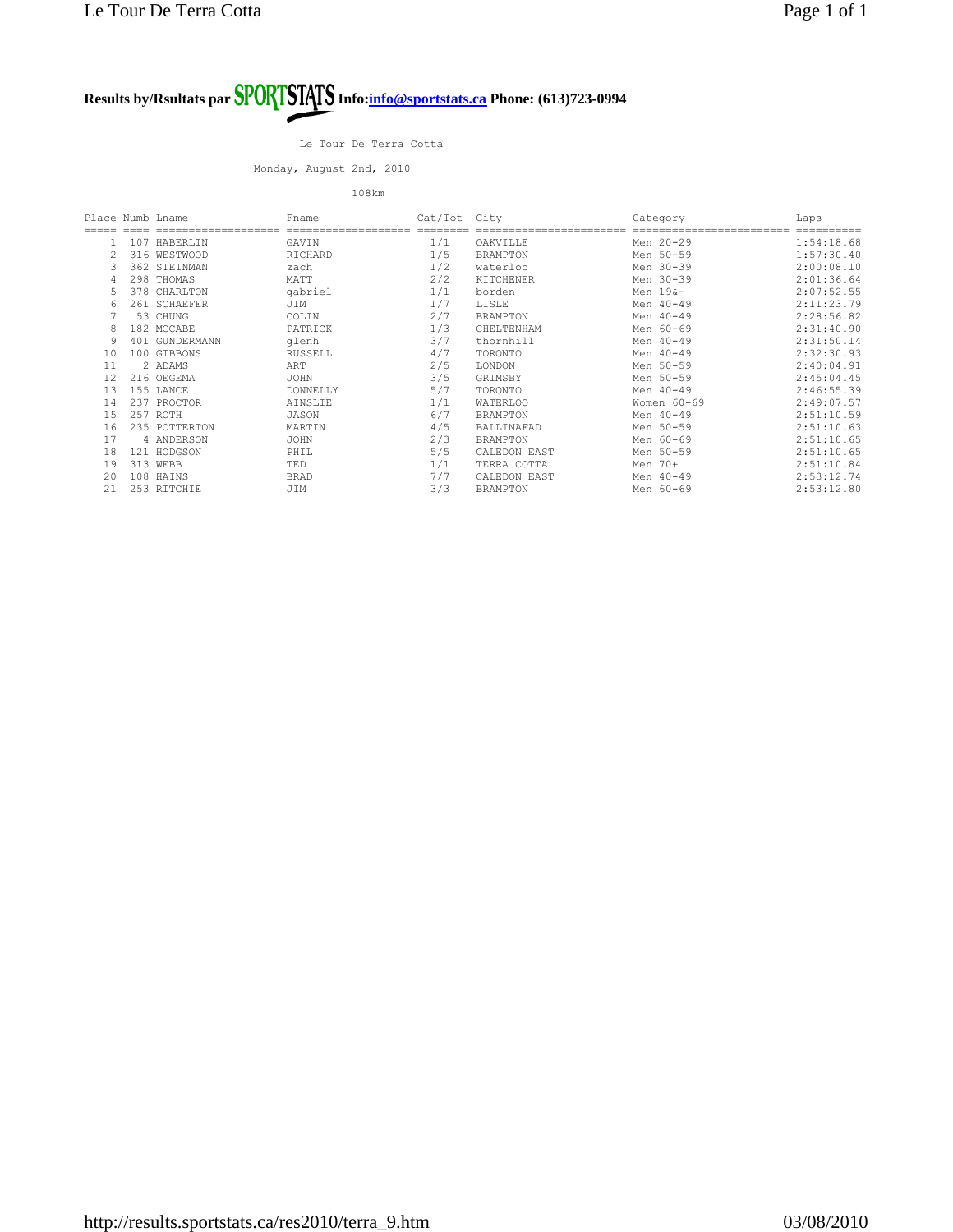Le Tour De Terra Cotta

Monday, August 2nd, 2010

| Place Numb Lname |                       | Fname                 | Cat/Tot             | City                       | Category                              | Laps                    |
|------------------|-----------------------|-----------------------|---------------------|----------------------------|---------------------------------------|-------------------------|
|                  | ===================== | ===================== | $=$ = = = = = = = = | ========================== | ------------------<br>$=$ $=$ $=$ $=$ | $=$ = = = = = = = = = = |
|                  | 415 ANDERSON          | lorne                 | 1/7                 | toronto                    | Men 40-49                             | 2:07:15.24              |
| 2                | 44 CATES              | PHILIP                | 1/6                 | TORONTO                    | Men 30-39                             | 2:20:52.48              |
|                  | 404 FREELAND          | chris                 | 2/6                 | toronto                    | Men 30-39                             | 2:21:24.81              |
|                  | 97 GARTLEY            | IAN                   | 1/4                 | MARKHAM                    | Men 20-29                             | 2:22:09.75              |
|                  | 289 STEPHENSON        | <b>JOHN</b>           | 2/4                 | TORONTO                    | Men 20-29                             | 2:29:51.87              |
|                  | 288 STEPHENSON        | <b>BEN</b>            | 3/4                 | <b>GEORGETOWN</b>          | Men 20-29                             | 2:29:52.07              |
|                  | 74 DEEGAN             | SANDRA                | 1/4                 | MISSISSAUGA                | Women $40 - 49$                       | 2:32:10.12              |
|                  | 110 HALL-COUCH        | <b>RHONDA</b>         | 2/4                 | <b>EMBRO</b>               | Women $40 - 49$                       | 2:32:10.32              |
|                  | 193 MILLS             | <b>GRAHAM</b>         | 1/7                 | TORONTO                    | Men 50-59                             | 2:32:11.14              |
| 10               | 171 MACPHATI.         | <b>DON</b>            | 2/7                 | ST. MARYS                  | Men 40-49                             | 2:32:12.69              |
| 11               | 200 MUELLER           | PETER                 | 3/6                 | <b>BRAMPTON</b>            | Men 30-39                             | 2:32:17.11              |
| 12               | 67 DALZELL            | JIM                   | 2/7                 | <b>BRAMPTON</b>            | Men 50-59                             | 2:32:20.96              |
| 13               | 104 GROSSE            | DAVID                 | 3/7                 | CALEDON                    | Men 40-49                             | 2:32:22.98              |
| 14               | 198 MOORE             | COLIN                 | 3/7                 | <b>BRAMPTON</b>            | Men 50-59                             | 2:32:25.32              |
| 15               | 244 REGO              | PAUL                  | 4/6                 | <b>BURLINGTON</b>          | Men 30-39                             | 2:32:42.19              |
| 16               | 129 HUNT              | CHAD                  | 4/4                 | <b>BRAMPTON</b>            | Men 20-29                             | 2:32:58.28              |
| 17               | 137 JETTER            | <b>DONALD</b>         | 4/7                 | TORONTO                    | Men 40-49                             | 2:33:47.80              |
| 18               | 164 LILLEY            | CLIFF                 | 4/7                 | ANTEN MILLS                | Men 50-59                             | 2:34:09.69              |
| 19               | 207 NESBITT           | TOM                   | 5/7                 | TORONTO                    | Men 40-49                             | 2:36:53.48              |
| 20               | 294 STEWART           | PETER                 | 5/7                 | TORONTO                    | Men 50-59                             | 2:37:28.05              |
| 21               | 341 USHERWOOD         | brad                  | 6/7                 | caledon                    | Men 40-49                             | 2:37:28.29              |
| 22               | 166 LONGFIELD         | MICHAEL               | 5/6                 | TORONTO                    | Men 30-39                             | 2:38:58.96              |
| 23               | 78 DOBLE              | MIKE                  | 1/2                 | <b>BARRIE</b>              | Men 60-69                             | 2:41:02.93              |
| 24               | 79 DON                | COATS                 | 6/7                 | CALEDON                    | Men 50-59                             | 2:42:10.17              |
| 25               | 290 STEPHENSON        | MICHAEL               | 2/2                 | ANCASTER                   | Men 60-69                             | 2:43:55.20              |
| 26               | 302 TUCKER            | SHANNON               | 3/4                 | INGLEWOOD                  | Women $40 - 49$                       | 2:49:26.20              |
| 27               | 19 BETTRIDGE          | <b>BILL</b>           | 7/7                 | <b>ACTON</b>               | Men 40-49                             | 2:55:53.79              |
| 28               | 310 VIEIRA            | <b>BILL</b>           | 7/7                 | <b>BRAMPTON</b>            | Men 50-59                             | 2:59:27.92              |
| 29               | 388 HERMANY           | darcy                 | 4/4                 | oakville                   | Women 40-49                           | 3:04:23.05              |
| 30               | 145 KINGSLEY          | ANTHONY               | 6/6                 | TORONTO                    | Men 30-39                             | 3:08:34.99              |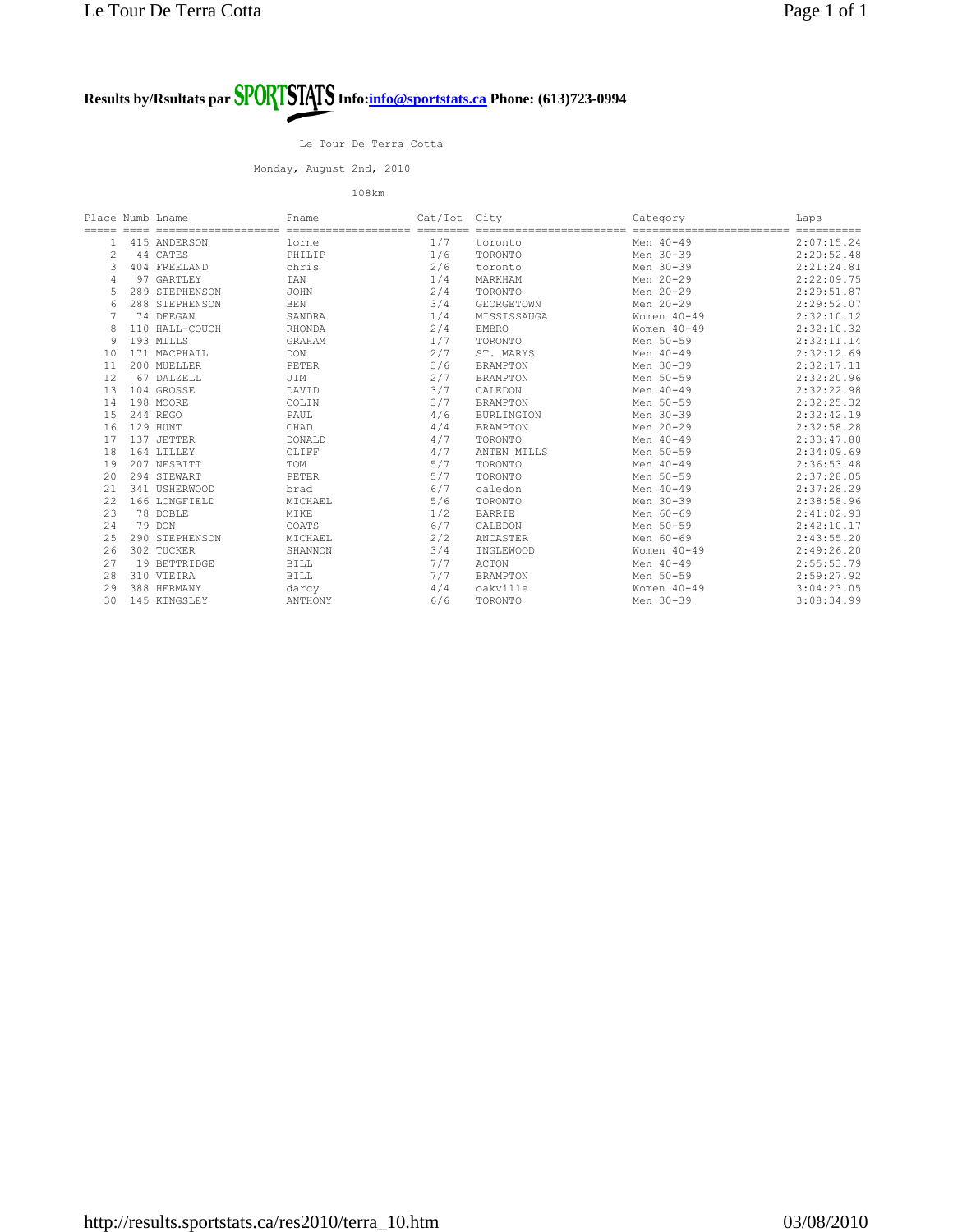Le Tour De Terra Cotta

Monday, August 2nd, 2010

| Place Numb Lname |          |                | Fname         | Cat/Tot City |                   | Category        | Laps                    |
|------------------|----------|----------------|---------------|--------------|-------------------|-----------------|-------------------------|
|                  |          |                |               |              |                   |                 | $=$ = = = = = = = = = = |
| $\mathbf{1}$     |          | 255 ROGERS     | JUSTIN        | 1/15         | <b>BROOKLIN</b>   | Men 30-39       | 2:22:15.24              |
| 2                |          | 240 RAMSDEN    | DENISE        | 1/2          | YELLOWKNIFE       | Women $20 - 29$ | 2:22:44.30              |
| 3                |          | 321 WIMAN      | <b>JOHN</b>   | 1/19         | NORTH YORK        | Men 40-49       | 2:24:43.10              |
| $\overline{4}$   |          | 226 PEREZ      | FRED          | 2/15         | CAMBRIDGE         | Men 30-39       | 2:32:19.52              |
| 5                |          | 215 O'REILLY   | <b>RACHEL</b> | 2/2          | TORONTO           | Women 20-29     | 2:33:45.60              |
| 6                |          | 309 VERMETTE   | PHILL         | 2/19         | KINGSTON          | Men 40-49       | 2:33:50.66              |
| 7                |          | 375 DEAGAZIO   | emilio        | 3/19         | toronto           | Men 40-49       | 2:34:56.36              |
| 8                |          | 259 SALVATI    | MARCO         | 4/19         | <b>BRAMPTON</b>   | Men 40-49       | 2:34:56.37              |
| $\overline{9}$   | 408 NG   |                | carl          | 3/15         | oakville          | Men 30-39       | 2:35:00.86              |
| 10               |          | 327 ZOTTL      | <b>JUSTIN</b> | 1/2          | OWEN SOUND        | Men $196-$      | 2:35:40.63              |
| 11               |          | 389 JUSTIN     |               | 4/15         |                   | Men 30-39       | 2:36:00.02              |
|                  |          |                | kowal         |              | toronto           |                 |                         |
| 12               |          | 380 DOYLE      | trevor        | 5/15         | mississauga       | Men 30-39       | 2:36:00.04              |
| 13               |          | 319 WHITE      | MICHAEL       | 6/15         | KITCHENER         | Men 30-39       | 2:36:38.09              |
| 14               |          | 146 KIRK       | CHRIS         | 5/19         | NEWMARKET         | Men 40-49       | 2:36:41.59              |
| 15               |          | 81 DRENTERS    | MATT          | 6/19         | <b>BRAMPTON</b>   | Men 40-49       | 2:37:23.09              |
| 16               |          | 270 SIMPSON    | ANTHONY       | 7/19         | <b>BRAMPTON</b>   | Men 40-49       | 2:37:23.12              |
| 17               |          | 13 BAILLIE     | <b>JAYSON</b> | 7/15         | <b>BURLINGTON</b> | Men 30-39       | 2:37:23.51              |
| 18               |          | 7 ARCHI        | GREGORY       | 1/2          | <b>BRANTFORD</b>  | Men 20-29       | 2:37:23.60              |
| 19               |          | 285 STEENKAMER | <b>ROBERT</b> | 8/15         | TORONTO           | Men 30-39       | 2:37:24.61              |
| 20               |          | 233 PORTEN     | HANS          | 1/7          | <b>BRAMPTON</b>   | Men 50-59       | 2:37:25.04              |
| 21               |          | 133 JAMES      | DENNIS        | 8/19         | <b>BOLTON</b>     | Men 40-49       | 2:37:25.24              |
| 22               |          | 51 CHONG       | DAVID         | 2/7          | TORONTO           | Men 50-59       | 2:37:27.63              |
| 23               |          | 258 RUBY       | KRISTA        | 1/1          | INGLEWOOD         | Women 19&-      | 2:37:38.20              |
| 24               |          | 140 JORDAN     | TREVOR        | 9/15         | <b>BOLTON</b>     | Men 30-39       | 2:41:03.50              |
| 25               |          | 86 ENNS        | SCOTT         | 9/19         | TORONTO           | Men 40-49       | 2:41:03.86              |
| 26               |          | 197 MONTANA    | LOU           | 3/7          | NEWMARKET         | Men 50-59       | 2:41:04.00              |
| 27               |          | 301 TRACOGNA   | <b>ROBERT</b> | 10/19        | ETOBICOKE         | Men 40-49       | 2:41:04.06              |
| 28               |          | 179 MASSICOTTE | <b>JASON</b>  | 2/2          | TORONTO           | Men 19&-        | 2:41:04.67              |
| 29               |          | 55 CLAVIR      | RICK          | 4/7          | NEWMARKET         | Men 50-59       | 2:41:04.70              |
| 30               |          | 219 PARKINSON  | <b>JOHN</b>   | 1/1          | CAMBRIDGE         | Men 70+         | 2:41:04.95              |
| 31               |          | 89 FEKETE      | JOHN          | 11/19        | TORONTO           | Men 40-49       | 2:41:05.06              |
| 32               |          | 115 HASTINGS   | <b>BRIAN</b>  | 10/15        | <b>BRAMPTON</b>   | Men 30-39       | 2:41:05.10              |
| 33               |          | 84 ELLIOTT     | ANDREA        | 1/1          | PORT HOPE         | Women 30-39     | 2:41:05.47              |
| 34               | 124 HOPE |                | TERRY         | 5/7          | GEORGETOWN        | Men 50-59       | 2:41:05.59              |
| 35               |          |                |               | 12/19        |                   | Men 40-49       |                         |
|                  |          | 370 BERNO      | dino          |              | bolton            |                 | 2:41:06.57              |
| 36               |          | 367 RANSOM     | phillip       | 13/19        | brampton          | Men 40-49       | 2:41:07.24              |
| 37               |          | 105 GROSSE     | <b>JASON</b>  | 11/15        | MISSISSAUGA       | Men 30-39       | 2:41:07.68              |
| 38               |          | 31 BRITNELL    | <b>DAVE</b>   | 14/19        | RICHMOND HILL     | Men 40-49       | 2:41:10.00              |
| 39               |          | 269 SIMMONS    | PAUL          | 12/15        | TORONTO           | Men 30-39       | 2:41:10.00              |
| 40               |          | 230 PICKEN     | <b>KANE</b>   | 13/15        | MISSISSAUGA       | Men 30-39       | 2:41:16.63              |
| 41               |          | 154 LAMBERTS   | SIMON         | 2/2          | <b>GUELPH</b>     | Men 20-29       | 2:41:29.20              |
| 42               |          | 180 MASSICOTTE | <b>ROBERT</b> | 6/7          | TORONTO           | Men 50-59       | 2:45:50.72              |
| 43               |          | 320 WILLIAMS   | <b>DARREN</b> | 15/19        | TORONTO           | Men 40-49       | 2:47:15.37              |
| 44               |          | 1 ACCARDI      | JOE           | 16/19        | ETOBICOKE         | Men 40-49       | 2:47:16.12              |
| 45               |          | 277 SPRINGALL  | ROLIE         | 17/19        | CAMBRIDGE         | Men 40-49       | 2:47:18.88              |
| 46               |          | 113 HANSON     | ANDREW        | 14/15        | <b>BRAMPTON</b>   | Men 30-39       | 2:49:13.21              |
| 47               |          | 317 WHIKE      | CHRISTOPHER   | 18/19        | OAKVILLE          | Men 40-49       | 2:54:14.41              |
| 48               |          | 323 WITHERS    | KEVIN         | 15/15        | GEORGETOWN        | Men 30-39       | 2:54:14.63              |
| 49               |          | 417 SCOTT      | michael       | 7/7          | toronto           | Men 50-59       | 2:56:06.48              |
| 50               |          | 18 BERBEROVIC  | ANDREJ        | 19/19        | TORONTO           | Men 40-49       | 2:56:07.73              |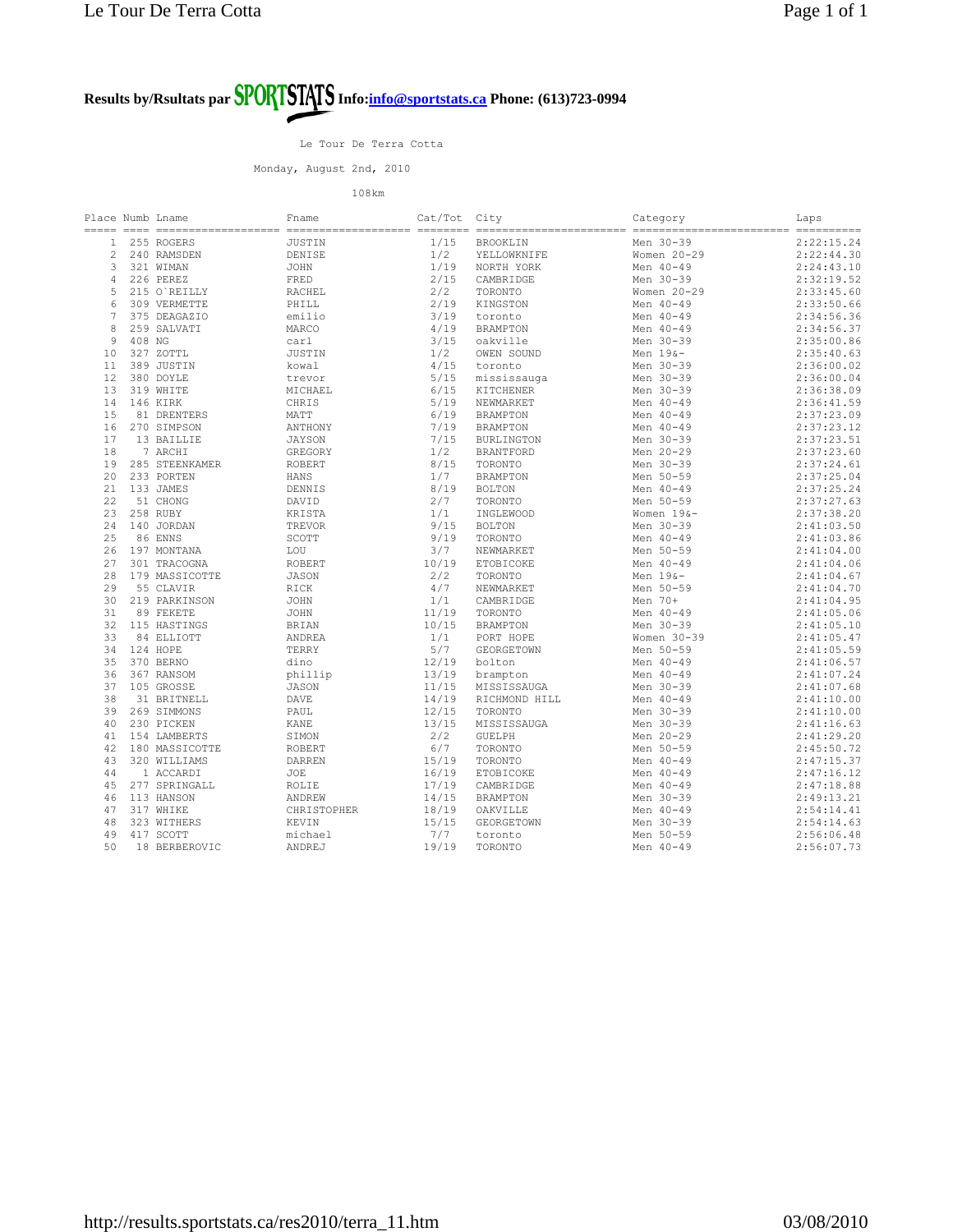Le Tour De Terra Cotta

Monday, August 2nd, 2010

108km

| $=$ ==========<br>1/28<br>Men 30-39<br>2:31:46.21<br>273 SMITH<br>TORONTO<br>1<br>JAMIE<br>$\overline{c}$<br>1/43<br>Men 40-49<br>2:31:57.51<br>383 MATUSZCZAK<br>wieslaw<br>mississauga<br>3<br>247 REINHOLT<br>COLIN<br>1/17<br>OAKVILLE<br>Men 20-29<br>2:31:57.67<br>$\overline{4}$<br>196 MOGG<br>PETER<br>2/28<br>CAMBRIDGE<br>Men 30-39<br>2:31:58.00<br>5<br>2/43<br>Men 40-49<br>2:31:58.14<br>361 KING<br>waterloo<br>bryan<br>Men 30-39<br>2:31:58.89<br>6<br>272 SMITH<br><b>ISAAC</b><br>3/28<br>GRIMSBY<br>$7\phantom{.0}$<br>396 BIRD<br>3/43<br>Men 40-49<br>2:31:59.72<br>bruce<br>toronto<br>8<br>2:32:17.60<br>422 VEAL<br>1/1<br>Men 70+<br>ed<br>see sportstats<br>$\overline{9}$<br>199 MORSE<br>4/28<br>Men 30-39<br>2:32:17.93<br>PETER<br>TORONTO<br>4/43<br>2:32:18.02<br>10<br>324 WOOD<br>CHRIS<br><b>WATERLOO</b><br>Men 40-49<br>5/43<br>Men 40-49<br>2:32:18.04<br>11<br>326 YEATES<br><b>GERARD</b><br>AJAX<br>12<br>6/43<br>2:32:18.32<br>45 CAVANAGH<br>Men 40-49<br>GREG<br>OAKVILLE<br>5/28<br>13<br>305 VALENTI<br><b>JASON</b><br><b>BRAMPTON</b><br>Men 30-39<br>2:32:18.41<br>26 BRADBURY<br>2/17<br>Men 20-29<br>2:32:18.55<br>14<br>ANDREW<br>UXBRIDGE<br>15<br>406 GRUBER<br>7/43<br>Men 40-49<br>2:32:18.55<br>chris<br>toronto<br>6/28<br>Men 30-39<br>2:32:18.58<br>16<br>265 SCHMIDT<br>MATTHIAS<br>NEWMARKET<br>3/17<br>17<br>Men 20-29<br>2:32:18.68<br>306 VARABEI<br>ANTON<br>TORONTO<br>18<br>409 KRZYSZTOF<br>8/43<br>Men 40-49<br>2:32:18.78<br>kurzawinski<br>mississauga<br>19<br>382 DOUGLAS<br>7/28<br>Men 30-39<br>2:32:18.94<br>neff<br>toronto<br>20<br>159 LEE<br><b>BRIAN</b><br>9/43<br>ST. CATHARINES<br>Men 40-49<br>2:32:19.12<br>10/43<br>Men 40-49<br>2:32:19.23<br>21<br>366 BLAZGK<br>stanislav<br>brampton<br>22<br>4/17<br>Men 20-29<br>2:32:19.44<br>411 SARORY<br>scott<br>queens<br>23<br>243 RASILE<br>8/28<br>Men 30-39<br>2:32:19.48<br>MARK<br><b>BURLINGTON</b><br>2.4<br>260 SAMUEL<br>TRAVIS<br>1/3<br>PETERBOROUGH<br>Cadet Boys<br>2:32:19.58<br>25<br>322 WINSTER<br>9/28<br>2:32:19.61<br><b>JUSTEN</b><br><b>BOLTON</b><br>Men 30-39<br>Men 30-39<br>26<br>186 MCKEE<br>MICHAEL<br>10/28<br>TORONTO<br>2:32:19.70<br>2.7<br>11/43<br>Men 40-49<br>2:32:19.84<br>23 BOOTH<br>MARC<br>TORONTO<br>28<br>5/17<br>Men 20-29<br>2:32:19.95<br>12 BAILEY<br>ALEX<br><b>BURLINGTON</b><br>Men 30-39<br>29<br>395 PROVART<br>iohn<br>11/28<br>2:32:20.06<br>toronto<br>239 RAMSAY<br>12/43<br>Men 40-49<br>2:32:20.10<br>30<br><b>JAMES</b><br>TORONTO<br>13/43<br>31<br>278 GONCALVES<br>Men 40-49<br>2:32:20.31<br>carlos<br>LONDON<br>32<br>228 PERRY<br>2/3<br>2:32:20.37<br>BENJAMIN<br>ST. CATHARINES<br>Cadet Boys<br>33<br>14/43<br>Men 40-49<br>2:32:20.43<br>373 GROSSI<br>vaughan<br>bruno<br>6/17<br>Men 20-29<br>2:32:20.51<br>34<br>280 ST.JAMES<br>DAVID<br>LOONDON<br>35<br>276 SPENCER<br>1/6<br>LINDSAY<br>Men $196-$<br>2:32:20.56<br><b>BRANDON</b><br>36<br>392 SPRENGLER<br>1/1<br>Women 20-29<br>2:32:20.58<br>heather<br>georgetown<br>12/28<br>Men 30-39<br>2:32:20.74<br>37<br>293 STEWART<br><b>JOHN</b><br>CAMBRIDGE<br>38<br>398 WILGY<br>Men 30-39<br>2:32:20.74<br>13/28<br>jonathan<br>brampton<br>39<br>66 D'ANGELO<br>15/43<br>Men 40-49<br>2:32:20.87<br>ANDY<br>MARKHAM<br>40<br>267 SHEA<br>PATRICK<br>16/43<br><b>WOODSTOCK</b><br>Men 40-49<br>2:32:20.87<br>41<br>264 SCHILLER<br>7/17<br>Men 20-29<br>2:32:20.93<br>JEFFERY<br>LONDON<br>14/28<br>Men 30-39<br>2:32:20.96<br>42<br>413 BAKER<br>hamilton<br>steven<br>43<br>8/17<br>Men 20-29<br>2:32:21.07<br>400 ROMERIL<br>quelph<br>mark<br>299 TOMSIC<br><b>BOB</b><br>15/28<br><b>BROOKLIN</b><br>Men 30-39<br>2:32:21.15<br>44<br>45<br>379 COULAS<br>17/43<br>Men 40-49<br>2:32:21.24<br>scott<br>ајах<br>46<br>284 STEED<br>MIKE<br>16/28<br>Men 30-39<br>2:32:21.29<br>BROOKLIN<br>47<br>236 PRITCHARD<br><b>BAYDEN</b><br>9/17<br><b>GUELPH</b><br>Men 20-29<br>2:32:21.30<br>48<br>18/43<br>Men 40-49<br>384 BCADES<br>2:32:21.48<br>doug<br>mississauga<br>49<br>381 BOGUE<br>19/43<br>Men 40-49<br>2:32:21.49<br>david<br>woodstock<br>50<br>363 DILECCE<br>20/43<br>richmond hill<br>Men 40-49<br>2:32:21.51<br>paolo<br>21/43<br>Men 40-49<br>2:32:21.53<br>51<br>275 SMITH<br>STEVE<br><b>BOLTON</b><br>52<br>214 NOVO<br>MIGUEL<br>22/43<br>KITCHENER<br>Men 40-49<br>2:32:21.74<br>53<br>Men 20-29<br>420 PROSSER<br>10/17<br>2:32:21.75<br>ionathan<br>hamilton<br>54<br>17/28<br>Men 30-39<br>2:32:21.82<br>221 PAUPST<br>GREG<br>TORONTO<br>55<br>57 COLLINS<br>MERRILL<br>1/1<br>TORONTO<br>Women $40 - 49$<br>2:32:21.93<br>Le Tour De Terra Cotta | Place Numb Lname |  | Fname | Cat/Tot | City | Category | Laps |
|----------------------------------------------------------------------------------------------------------------------------------------------------------------------------------------------------------------------------------------------------------------------------------------------------------------------------------------------------------------------------------------------------------------------------------------------------------------------------------------------------------------------------------------------------------------------------------------------------------------------------------------------------------------------------------------------------------------------------------------------------------------------------------------------------------------------------------------------------------------------------------------------------------------------------------------------------------------------------------------------------------------------------------------------------------------------------------------------------------------------------------------------------------------------------------------------------------------------------------------------------------------------------------------------------------------------------------------------------------------------------------------------------------------------------------------------------------------------------------------------------------------------------------------------------------------------------------------------------------------------------------------------------------------------------------------------------------------------------------------------------------------------------------------------------------------------------------------------------------------------------------------------------------------------------------------------------------------------------------------------------------------------------------------------------------------------------------------------------------------------------------------------------------------------------------------------------------------------------------------------------------------------------------------------------------------------------------------------------------------------------------------------------------------------------------------------------------------------------------------------------------------------------------------------------------------------------------------------------------------------------------------------------------------------------------------------------------------------------------------------------------------------------------------------------------------------------------------------------------------------------------------------------------------------------------------------------------------------------------------------------------------------------------------------------------------------------------------------------------------------------------------------------------------------------------------------------------------------------------------------------------------------------------------------------------------------------------------------------------------------------------------------------------------------------------------------------------------------------------------------------------------------------------------------------------------------------------------------------------------------------------------------------------------------------------------------------------------------------------------------------------------------------------------------------------------------------------------------------------------------------------------------------------------------------------------------------------------------------------------------------------------------------------------------------------------------------------------------------------------------------------------------------------------------------------------------------------------------------------------------------------------------------------------------------------------------------------------------------------------------------------------------------------------------------------------------------------------------------------------------------------------------------------------------------------------------------------------------------------------------------------------------------|------------------|--|-------|---------|------|----------|------|
|                                                                                                                                                                                                                                                                                                                                                                                                                                                                                                                                                                                                                                                                                                                                                                                                                                                                                                                                                                                                                                                                                                                                                                                                                                                                                                                                                                                                                                                                                                                                                                                                                                                                                                                                                                                                                                                                                                                                                                                                                                                                                                                                                                                                                                                                                                                                                                                                                                                                                                                                                                                                                                                                                                                                                                                                                                                                                                                                                                                                                                                                                                                                                                                                                                                                                                                                                                                                                                                                                                                                                                                                                                                                                                                                                                                                                                                                                                                                                                                                                                                                                                                                                                                                                                                                                                                                                                                                                                                                                                                                                                                                                                                    |                  |  |       |         |      |          |      |
|                                                                                                                                                                                                                                                                                                                                                                                                                                                                                                                                                                                                                                                                                                                                                                                                                                                                                                                                                                                                                                                                                                                                                                                                                                                                                                                                                                                                                                                                                                                                                                                                                                                                                                                                                                                                                                                                                                                                                                                                                                                                                                                                                                                                                                                                                                                                                                                                                                                                                                                                                                                                                                                                                                                                                                                                                                                                                                                                                                                                                                                                                                                                                                                                                                                                                                                                                                                                                                                                                                                                                                                                                                                                                                                                                                                                                                                                                                                                                                                                                                                                                                                                                                                                                                                                                                                                                                                                                                                                                                                                                                                                                                                    |                  |  |       |         |      |          |      |
|                                                                                                                                                                                                                                                                                                                                                                                                                                                                                                                                                                                                                                                                                                                                                                                                                                                                                                                                                                                                                                                                                                                                                                                                                                                                                                                                                                                                                                                                                                                                                                                                                                                                                                                                                                                                                                                                                                                                                                                                                                                                                                                                                                                                                                                                                                                                                                                                                                                                                                                                                                                                                                                                                                                                                                                                                                                                                                                                                                                                                                                                                                                                                                                                                                                                                                                                                                                                                                                                                                                                                                                                                                                                                                                                                                                                                                                                                                                                                                                                                                                                                                                                                                                                                                                                                                                                                                                                                                                                                                                                                                                                                                                    |                  |  |       |         |      |          |      |
|                                                                                                                                                                                                                                                                                                                                                                                                                                                                                                                                                                                                                                                                                                                                                                                                                                                                                                                                                                                                                                                                                                                                                                                                                                                                                                                                                                                                                                                                                                                                                                                                                                                                                                                                                                                                                                                                                                                                                                                                                                                                                                                                                                                                                                                                                                                                                                                                                                                                                                                                                                                                                                                                                                                                                                                                                                                                                                                                                                                                                                                                                                                                                                                                                                                                                                                                                                                                                                                                                                                                                                                                                                                                                                                                                                                                                                                                                                                                                                                                                                                                                                                                                                                                                                                                                                                                                                                                                                                                                                                                                                                                                                                    |                  |  |       |         |      |          |      |
|                                                                                                                                                                                                                                                                                                                                                                                                                                                                                                                                                                                                                                                                                                                                                                                                                                                                                                                                                                                                                                                                                                                                                                                                                                                                                                                                                                                                                                                                                                                                                                                                                                                                                                                                                                                                                                                                                                                                                                                                                                                                                                                                                                                                                                                                                                                                                                                                                                                                                                                                                                                                                                                                                                                                                                                                                                                                                                                                                                                                                                                                                                                                                                                                                                                                                                                                                                                                                                                                                                                                                                                                                                                                                                                                                                                                                                                                                                                                                                                                                                                                                                                                                                                                                                                                                                                                                                                                                                                                                                                                                                                                                                                    |                  |  |       |         |      |          |      |
|                                                                                                                                                                                                                                                                                                                                                                                                                                                                                                                                                                                                                                                                                                                                                                                                                                                                                                                                                                                                                                                                                                                                                                                                                                                                                                                                                                                                                                                                                                                                                                                                                                                                                                                                                                                                                                                                                                                                                                                                                                                                                                                                                                                                                                                                                                                                                                                                                                                                                                                                                                                                                                                                                                                                                                                                                                                                                                                                                                                                                                                                                                                                                                                                                                                                                                                                                                                                                                                                                                                                                                                                                                                                                                                                                                                                                                                                                                                                                                                                                                                                                                                                                                                                                                                                                                                                                                                                                                                                                                                                                                                                                                                    |                  |  |       |         |      |          |      |
|                                                                                                                                                                                                                                                                                                                                                                                                                                                                                                                                                                                                                                                                                                                                                                                                                                                                                                                                                                                                                                                                                                                                                                                                                                                                                                                                                                                                                                                                                                                                                                                                                                                                                                                                                                                                                                                                                                                                                                                                                                                                                                                                                                                                                                                                                                                                                                                                                                                                                                                                                                                                                                                                                                                                                                                                                                                                                                                                                                                                                                                                                                                                                                                                                                                                                                                                                                                                                                                                                                                                                                                                                                                                                                                                                                                                                                                                                                                                                                                                                                                                                                                                                                                                                                                                                                                                                                                                                                                                                                                                                                                                                                                    |                  |  |       |         |      |          |      |
|                                                                                                                                                                                                                                                                                                                                                                                                                                                                                                                                                                                                                                                                                                                                                                                                                                                                                                                                                                                                                                                                                                                                                                                                                                                                                                                                                                                                                                                                                                                                                                                                                                                                                                                                                                                                                                                                                                                                                                                                                                                                                                                                                                                                                                                                                                                                                                                                                                                                                                                                                                                                                                                                                                                                                                                                                                                                                                                                                                                                                                                                                                                                                                                                                                                                                                                                                                                                                                                                                                                                                                                                                                                                                                                                                                                                                                                                                                                                                                                                                                                                                                                                                                                                                                                                                                                                                                                                                                                                                                                                                                                                                                                    |                  |  |       |         |      |          |      |
|                                                                                                                                                                                                                                                                                                                                                                                                                                                                                                                                                                                                                                                                                                                                                                                                                                                                                                                                                                                                                                                                                                                                                                                                                                                                                                                                                                                                                                                                                                                                                                                                                                                                                                                                                                                                                                                                                                                                                                                                                                                                                                                                                                                                                                                                                                                                                                                                                                                                                                                                                                                                                                                                                                                                                                                                                                                                                                                                                                                                                                                                                                                                                                                                                                                                                                                                                                                                                                                                                                                                                                                                                                                                                                                                                                                                                                                                                                                                                                                                                                                                                                                                                                                                                                                                                                                                                                                                                                                                                                                                                                                                                                                    |                  |  |       |         |      |          |      |
|                                                                                                                                                                                                                                                                                                                                                                                                                                                                                                                                                                                                                                                                                                                                                                                                                                                                                                                                                                                                                                                                                                                                                                                                                                                                                                                                                                                                                                                                                                                                                                                                                                                                                                                                                                                                                                                                                                                                                                                                                                                                                                                                                                                                                                                                                                                                                                                                                                                                                                                                                                                                                                                                                                                                                                                                                                                                                                                                                                                                                                                                                                                                                                                                                                                                                                                                                                                                                                                                                                                                                                                                                                                                                                                                                                                                                                                                                                                                                                                                                                                                                                                                                                                                                                                                                                                                                                                                                                                                                                                                                                                                                                                    |                  |  |       |         |      |          |      |
|                                                                                                                                                                                                                                                                                                                                                                                                                                                                                                                                                                                                                                                                                                                                                                                                                                                                                                                                                                                                                                                                                                                                                                                                                                                                                                                                                                                                                                                                                                                                                                                                                                                                                                                                                                                                                                                                                                                                                                                                                                                                                                                                                                                                                                                                                                                                                                                                                                                                                                                                                                                                                                                                                                                                                                                                                                                                                                                                                                                                                                                                                                                                                                                                                                                                                                                                                                                                                                                                                                                                                                                                                                                                                                                                                                                                                                                                                                                                                                                                                                                                                                                                                                                                                                                                                                                                                                                                                                                                                                                                                                                                                                                    |                  |  |       |         |      |          |      |
|                                                                                                                                                                                                                                                                                                                                                                                                                                                                                                                                                                                                                                                                                                                                                                                                                                                                                                                                                                                                                                                                                                                                                                                                                                                                                                                                                                                                                                                                                                                                                                                                                                                                                                                                                                                                                                                                                                                                                                                                                                                                                                                                                                                                                                                                                                                                                                                                                                                                                                                                                                                                                                                                                                                                                                                                                                                                                                                                                                                                                                                                                                                                                                                                                                                                                                                                                                                                                                                                                                                                                                                                                                                                                                                                                                                                                                                                                                                                                                                                                                                                                                                                                                                                                                                                                                                                                                                                                                                                                                                                                                                                                                                    |                  |  |       |         |      |          |      |
|                                                                                                                                                                                                                                                                                                                                                                                                                                                                                                                                                                                                                                                                                                                                                                                                                                                                                                                                                                                                                                                                                                                                                                                                                                                                                                                                                                                                                                                                                                                                                                                                                                                                                                                                                                                                                                                                                                                                                                                                                                                                                                                                                                                                                                                                                                                                                                                                                                                                                                                                                                                                                                                                                                                                                                                                                                                                                                                                                                                                                                                                                                                                                                                                                                                                                                                                                                                                                                                                                                                                                                                                                                                                                                                                                                                                                                                                                                                                                                                                                                                                                                                                                                                                                                                                                                                                                                                                                                                                                                                                                                                                                                                    |                  |  |       |         |      |          |      |
|                                                                                                                                                                                                                                                                                                                                                                                                                                                                                                                                                                                                                                                                                                                                                                                                                                                                                                                                                                                                                                                                                                                                                                                                                                                                                                                                                                                                                                                                                                                                                                                                                                                                                                                                                                                                                                                                                                                                                                                                                                                                                                                                                                                                                                                                                                                                                                                                                                                                                                                                                                                                                                                                                                                                                                                                                                                                                                                                                                                                                                                                                                                                                                                                                                                                                                                                                                                                                                                                                                                                                                                                                                                                                                                                                                                                                                                                                                                                                                                                                                                                                                                                                                                                                                                                                                                                                                                                                                                                                                                                                                                                                                                    |                  |  |       |         |      |          |      |
|                                                                                                                                                                                                                                                                                                                                                                                                                                                                                                                                                                                                                                                                                                                                                                                                                                                                                                                                                                                                                                                                                                                                                                                                                                                                                                                                                                                                                                                                                                                                                                                                                                                                                                                                                                                                                                                                                                                                                                                                                                                                                                                                                                                                                                                                                                                                                                                                                                                                                                                                                                                                                                                                                                                                                                                                                                                                                                                                                                                                                                                                                                                                                                                                                                                                                                                                                                                                                                                                                                                                                                                                                                                                                                                                                                                                                                                                                                                                                                                                                                                                                                                                                                                                                                                                                                                                                                                                                                                                                                                                                                                                                                                    |                  |  |       |         |      |          |      |
|                                                                                                                                                                                                                                                                                                                                                                                                                                                                                                                                                                                                                                                                                                                                                                                                                                                                                                                                                                                                                                                                                                                                                                                                                                                                                                                                                                                                                                                                                                                                                                                                                                                                                                                                                                                                                                                                                                                                                                                                                                                                                                                                                                                                                                                                                                                                                                                                                                                                                                                                                                                                                                                                                                                                                                                                                                                                                                                                                                                                                                                                                                                                                                                                                                                                                                                                                                                                                                                                                                                                                                                                                                                                                                                                                                                                                                                                                                                                                                                                                                                                                                                                                                                                                                                                                                                                                                                                                                                                                                                                                                                                                                                    |                  |  |       |         |      |          |      |
|                                                                                                                                                                                                                                                                                                                                                                                                                                                                                                                                                                                                                                                                                                                                                                                                                                                                                                                                                                                                                                                                                                                                                                                                                                                                                                                                                                                                                                                                                                                                                                                                                                                                                                                                                                                                                                                                                                                                                                                                                                                                                                                                                                                                                                                                                                                                                                                                                                                                                                                                                                                                                                                                                                                                                                                                                                                                                                                                                                                                                                                                                                                                                                                                                                                                                                                                                                                                                                                                                                                                                                                                                                                                                                                                                                                                                                                                                                                                                                                                                                                                                                                                                                                                                                                                                                                                                                                                                                                                                                                                                                                                                                                    |                  |  |       |         |      |          |      |
|                                                                                                                                                                                                                                                                                                                                                                                                                                                                                                                                                                                                                                                                                                                                                                                                                                                                                                                                                                                                                                                                                                                                                                                                                                                                                                                                                                                                                                                                                                                                                                                                                                                                                                                                                                                                                                                                                                                                                                                                                                                                                                                                                                                                                                                                                                                                                                                                                                                                                                                                                                                                                                                                                                                                                                                                                                                                                                                                                                                                                                                                                                                                                                                                                                                                                                                                                                                                                                                                                                                                                                                                                                                                                                                                                                                                                                                                                                                                                                                                                                                                                                                                                                                                                                                                                                                                                                                                                                                                                                                                                                                                                                                    |                  |  |       |         |      |          |      |
|                                                                                                                                                                                                                                                                                                                                                                                                                                                                                                                                                                                                                                                                                                                                                                                                                                                                                                                                                                                                                                                                                                                                                                                                                                                                                                                                                                                                                                                                                                                                                                                                                                                                                                                                                                                                                                                                                                                                                                                                                                                                                                                                                                                                                                                                                                                                                                                                                                                                                                                                                                                                                                                                                                                                                                                                                                                                                                                                                                                                                                                                                                                                                                                                                                                                                                                                                                                                                                                                                                                                                                                                                                                                                                                                                                                                                                                                                                                                                                                                                                                                                                                                                                                                                                                                                                                                                                                                                                                                                                                                                                                                                                                    |                  |  |       |         |      |          |      |
|                                                                                                                                                                                                                                                                                                                                                                                                                                                                                                                                                                                                                                                                                                                                                                                                                                                                                                                                                                                                                                                                                                                                                                                                                                                                                                                                                                                                                                                                                                                                                                                                                                                                                                                                                                                                                                                                                                                                                                                                                                                                                                                                                                                                                                                                                                                                                                                                                                                                                                                                                                                                                                                                                                                                                                                                                                                                                                                                                                                                                                                                                                                                                                                                                                                                                                                                                                                                                                                                                                                                                                                                                                                                                                                                                                                                                                                                                                                                                                                                                                                                                                                                                                                                                                                                                                                                                                                                                                                                                                                                                                                                                                                    |                  |  |       |         |      |          |      |
|                                                                                                                                                                                                                                                                                                                                                                                                                                                                                                                                                                                                                                                                                                                                                                                                                                                                                                                                                                                                                                                                                                                                                                                                                                                                                                                                                                                                                                                                                                                                                                                                                                                                                                                                                                                                                                                                                                                                                                                                                                                                                                                                                                                                                                                                                                                                                                                                                                                                                                                                                                                                                                                                                                                                                                                                                                                                                                                                                                                                                                                                                                                                                                                                                                                                                                                                                                                                                                                                                                                                                                                                                                                                                                                                                                                                                                                                                                                                                                                                                                                                                                                                                                                                                                                                                                                                                                                                                                                                                                                                                                                                                                                    |                  |  |       |         |      |          |      |
|                                                                                                                                                                                                                                                                                                                                                                                                                                                                                                                                                                                                                                                                                                                                                                                                                                                                                                                                                                                                                                                                                                                                                                                                                                                                                                                                                                                                                                                                                                                                                                                                                                                                                                                                                                                                                                                                                                                                                                                                                                                                                                                                                                                                                                                                                                                                                                                                                                                                                                                                                                                                                                                                                                                                                                                                                                                                                                                                                                                                                                                                                                                                                                                                                                                                                                                                                                                                                                                                                                                                                                                                                                                                                                                                                                                                                                                                                                                                                                                                                                                                                                                                                                                                                                                                                                                                                                                                                                                                                                                                                                                                                                                    |                  |  |       |         |      |          |      |
|                                                                                                                                                                                                                                                                                                                                                                                                                                                                                                                                                                                                                                                                                                                                                                                                                                                                                                                                                                                                                                                                                                                                                                                                                                                                                                                                                                                                                                                                                                                                                                                                                                                                                                                                                                                                                                                                                                                                                                                                                                                                                                                                                                                                                                                                                                                                                                                                                                                                                                                                                                                                                                                                                                                                                                                                                                                                                                                                                                                                                                                                                                                                                                                                                                                                                                                                                                                                                                                                                                                                                                                                                                                                                                                                                                                                                                                                                                                                                                                                                                                                                                                                                                                                                                                                                                                                                                                                                                                                                                                                                                                                                                                    |                  |  |       |         |      |          |      |
|                                                                                                                                                                                                                                                                                                                                                                                                                                                                                                                                                                                                                                                                                                                                                                                                                                                                                                                                                                                                                                                                                                                                                                                                                                                                                                                                                                                                                                                                                                                                                                                                                                                                                                                                                                                                                                                                                                                                                                                                                                                                                                                                                                                                                                                                                                                                                                                                                                                                                                                                                                                                                                                                                                                                                                                                                                                                                                                                                                                                                                                                                                                                                                                                                                                                                                                                                                                                                                                                                                                                                                                                                                                                                                                                                                                                                                                                                                                                                                                                                                                                                                                                                                                                                                                                                                                                                                                                                                                                                                                                                                                                                                                    |                  |  |       |         |      |          |      |
|                                                                                                                                                                                                                                                                                                                                                                                                                                                                                                                                                                                                                                                                                                                                                                                                                                                                                                                                                                                                                                                                                                                                                                                                                                                                                                                                                                                                                                                                                                                                                                                                                                                                                                                                                                                                                                                                                                                                                                                                                                                                                                                                                                                                                                                                                                                                                                                                                                                                                                                                                                                                                                                                                                                                                                                                                                                                                                                                                                                                                                                                                                                                                                                                                                                                                                                                                                                                                                                                                                                                                                                                                                                                                                                                                                                                                                                                                                                                                                                                                                                                                                                                                                                                                                                                                                                                                                                                                                                                                                                                                                                                                                                    |                  |  |       |         |      |          |      |
|                                                                                                                                                                                                                                                                                                                                                                                                                                                                                                                                                                                                                                                                                                                                                                                                                                                                                                                                                                                                                                                                                                                                                                                                                                                                                                                                                                                                                                                                                                                                                                                                                                                                                                                                                                                                                                                                                                                                                                                                                                                                                                                                                                                                                                                                                                                                                                                                                                                                                                                                                                                                                                                                                                                                                                                                                                                                                                                                                                                                                                                                                                                                                                                                                                                                                                                                                                                                                                                                                                                                                                                                                                                                                                                                                                                                                                                                                                                                                                                                                                                                                                                                                                                                                                                                                                                                                                                                                                                                                                                                                                                                                                                    |                  |  |       |         |      |          |      |
|                                                                                                                                                                                                                                                                                                                                                                                                                                                                                                                                                                                                                                                                                                                                                                                                                                                                                                                                                                                                                                                                                                                                                                                                                                                                                                                                                                                                                                                                                                                                                                                                                                                                                                                                                                                                                                                                                                                                                                                                                                                                                                                                                                                                                                                                                                                                                                                                                                                                                                                                                                                                                                                                                                                                                                                                                                                                                                                                                                                                                                                                                                                                                                                                                                                                                                                                                                                                                                                                                                                                                                                                                                                                                                                                                                                                                                                                                                                                                                                                                                                                                                                                                                                                                                                                                                                                                                                                                                                                                                                                                                                                                                                    |                  |  |       |         |      |          |      |
|                                                                                                                                                                                                                                                                                                                                                                                                                                                                                                                                                                                                                                                                                                                                                                                                                                                                                                                                                                                                                                                                                                                                                                                                                                                                                                                                                                                                                                                                                                                                                                                                                                                                                                                                                                                                                                                                                                                                                                                                                                                                                                                                                                                                                                                                                                                                                                                                                                                                                                                                                                                                                                                                                                                                                                                                                                                                                                                                                                                                                                                                                                                                                                                                                                                                                                                                                                                                                                                                                                                                                                                                                                                                                                                                                                                                                                                                                                                                                                                                                                                                                                                                                                                                                                                                                                                                                                                                                                                                                                                                                                                                                                                    |                  |  |       |         |      |          |      |
|                                                                                                                                                                                                                                                                                                                                                                                                                                                                                                                                                                                                                                                                                                                                                                                                                                                                                                                                                                                                                                                                                                                                                                                                                                                                                                                                                                                                                                                                                                                                                                                                                                                                                                                                                                                                                                                                                                                                                                                                                                                                                                                                                                                                                                                                                                                                                                                                                                                                                                                                                                                                                                                                                                                                                                                                                                                                                                                                                                                                                                                                                                                                                                                                                                                                                                                                                                                                                                                                                                                                                                                                                                                                                                                                                                                                                                                                                                                                                                                                                                                                                                                                                                                                                                                                                                                                                                                                                                                                                                                                                                                                                                                    |                  |  |       |         |      |          |      |
|                                                                                                                                                                                                                                                                                                                                                                                                                                                                                                                                                                                                                                                                                                                                                                                                                                                                                                                                                                                                                                                                                                                                                                                                                                                                                                                                                                                                                                                                                                                                                                                                                                                                                                                                                                                                                                                                                                                                                                                                                                                                                                                                                                                                                                                                                                                                                                                                                                                                                                                                                                                                                                                                                                                                                                                                                                                                                                                                                                                                                                                                                                                                                                                                                                                                                                                                                                                                                                                                                                                                                                                                                                                                                                                                                                                                                                                                                                                                                                                                                                                                                                                                                                                                                                                                                                                                                                                                                                                                                                                                                                                                                                                    |                  |  |       |         |      |          |      |
|                                                                                                                                                                                                                                                                                                                                                                                                                                                                                                                                                                                                                                                                                                                                                                                                                                                                                                                                                                                                                                                                                                                                                                                                                                                                                                                                                                                                                                                                                                                                                                                                                                                                                                                                                                                                                                                                                                                                                                                                                                                                                                                                                                                                                                                                                                                                                                                                                                                                                                                                                                                                                                                                                                                                                                                                                                                                                                                                                                                                                                                                                                                                                                                                                                                                                                                                                                                                                                                                                                                                                                                                                                                                                                                                                                                                                                                                                                                                                                                                                                                                                                                                                                                                                                                                                                                                                                                                                                                                                                                                                                                                                                                    |                  |  |       |         |      |          |      |
|                                                                                                                                                                                                                                                                                                                                                                                                                                                                                                                                                                                                                                                                                                                                                                                                                                                                                                                                                                                                                                                                                                                                                                                                                                                                                                                                                                                                                                                                                                                                                                                                                                                                                                                                                                                                                                                                                                                                                                                                                                                                                                                                                                                                                                                                                                                                                                                                                                                                                                                                                                                                                                                                                                                                                                                                                                                                                                                                                                                                                                                                                                                                                                                                                                                                                                                                                                                                                                                                                                                                                                                                                                                                                                                                                                                                                                                                                                                                                                                                                                                                                                                                                                                                                                                                                                                                                                                                                                                                                                                                                                                                                                                    |                  |  |       |         |      |          |      |
|                                                                                                                                                                                                                                                                                                                                                                                                                                                                                                                                                                                                                                                                                                                                                                                                                                                                                                                                                                                                                                                                                                                                                                                                                                                                                                                                                                                                                                                                                                                                                                                                                                                                                                                                                                                                                                                                                                                                                                                                                                                                                                                                                                                                                                                                                                                                                                                                                                                                                                                                                                                                                                                                                                                                                                                                                                                                                                                                                                                                                                                                                                                                                                                                                                                                                                                                                                                                                                                                                                                                                                                                                                                                                                                                                                                                                                                                                                                                                                                                                                                                                                                                                                                                                                                                                                                                                                                                                                                                                                                                                                                                                                                    |                  |  |       |         |      |          |      |
|                                                                                                                                                                                                                                                                                                                                                                                                                                                                                                                                                                                                                                                                                                                                                                                                                                                                                                                                                                                                                                                                                                                                                                                                                                                                                                                                                                                                                                                                                                                                                                                                                                                                                                                                                                                                                                                                                                                                                                                                                                                                                                                                                                                                                                                                                                                                                                                                                                                                                                                                                                                                                                                                                                                                                                                                                                                                                                                                                                                                                                                                                                                                                                                                                                                                                                                                                                                                                                                                                                                                                                                                                                                                                                                                                                                                                                                                                                                                                                                                                                                                                                                                                                                                                                                                                                                                                                                                                                                                                                                                                                                                                                                    |                  |  |       |         |      |          |      |
|                                                                                                                                                                                                                                                                                                                                                                                                                                                                                                                                                                                                                                                                                                                                                                                                                                                                                                                                                                                                                                                                                                                                                                                                                                                                                                                                                                                                                                                                                                                                                                                                                                                                                                                                                                                                                                                                                                                                                                                                                                                                                                                                                                                                                                                                                                                                                                                                                                                                                                                                                                                                                                                                                                                                                                                                                                                                                                                                                                                                                                                                                                                                                                                                                                                                                                                                                                                                                                                                                                                                                                                                                                                                                                                                                                                                                                                                                                                                                                                                                                                                                                                                                                                                                                                                                                                                                                                                                                                                                                                                                                                                                                                    |                  |  |       |         |      |          |      |
|                                                                                                                                                                                                                                                                                                                                                                                                                                                                                                                                                                                                                                                                                                                                                                                                                                                                                                                                                                                                                                                                                                                                                                                                                                                                                                                                                                                                                                                                                                                                                                                                                                                                                                                                                                                                                                                                                                                                                                                                                                                                                                                                                                                                                                                                                                                                                                                                                                                                                                                                                                                                                                                                                                                                                                                                                                                                                                                                                                                                                                                                                                                                                                                                                                                                                                                                                                                                                                                                                                                                                                                                                                                                                                                                                                                                                                                                                                                                                                                                                                                                                                                                                                                                                                                                                                                                                                                                                                                                                                                                                                                                                                                    |                  |  |       |         |      |          |      |
|                                                                                                                                                                                                                                                                                                                                                                                                                                                                                                                                                                                                                                                                                                                                                                                                                                                                                                                                                                                                                                                                                                                                                                                                                                                                                                                                                                                                                                                                                                                                                                                                                                                                                                                                                                                                                                                                                                                                                                                                                                                                                                                                                                                                                                                                                                                                                                                                                                                                                                                                                                                                                                                                                                                                                                                                                                                                                                                                                                                                                                                                                                                                                                                                                                                                                                                                                                                                                                                                                                                                                                                                                                                                                                                                                                                                                                                                                                                                                                                                                                                                                                                                                                                                                                                                                                                                                                                                                                                                                                                                                                                                                                                    |                  |  |       |         |      |          |      |
|                                                                                                                                                                                                                                                                                                                                                                                                                                                                                                                                                                                                                                                                                                                                                                                                                                                                                                                                                                                                                                                                                                                                                                                                                                                                                                                                                                                                                                                                                                                                                                                                                                                                                                                                                                                                                                                                                                                                                                                                                                                                                                                                                                                                                                                                                                                                                                                                                                                                                                                                                                                                                                                                                                                                                                                                                                                                                                                                                                                                                                                                                                                                                                                                                                                                                                                                                                                                                                                                                                                                                                                                                                                                                                                                                                                                                                                                                                                                                                                                                                                                                                                                                                                                                                                                                                                                                                                                                                                                                                                                                                                                                                                    |                  |  |       |         |      |          |      |
|                                                                                                                                                                                                                                                                                                                                                                                                                                                                                                                                                                                                                                                                                                                                                                                                                                                                                                                                                                                                                                                                                                                                                                                                                                                                                                                                                                                                                                                                                                                                                                                                                                                                                                                                                                                                                                                                                                                                                                                                                                                                                                                                                                                                                                                                                                                                                                                                                                                                                                                                                                                                                                                                                                                                                                                                                                                                                                                                                                                                                                                                                                                                                                                                                                                                                                                                                                                                                                                                                                                                                                                                                                                                                                                                                                                                                                                                                                                                                                                                                                                                                                                                                                                                                                                                                                                                                                                                                                                                                                                                                                                                                                                    |                  |  |       |         |      |          |      |
|                                                                                                                                                                                                                                                                                                                                                                                                                                                                                                                                                                                                                                                                                                                                                                                                                                                                                                                                                                                                                                                                                                                                                                                                                                                                                                                                                                                                                                                                                                                                                                                                                                                                                                                                                                                                                                                                                                                                                                                                                                                                                                                                                                                                                                                                                                                                                                                                                                                                                                                                                                                                                                                                                                                                                                                                                                                                                                                                                                                                                                                                                                                                                                                                                                                                                                                                                                                                                                                                                                                                                                                                                                                                                                                                                                                                                                                                                                                                                                                                                                                                                                                                                                                                                                                                                                                                                                                                                                                                                                                                                                                                                                                    |                  |  |       |         |      |          |      |
|                                                                                                                                                                                                                                                                                                                                                                                                                                                                                                                                                                                                                                                                                                                                                                                                                                                                                                                                                                                                                                                                                                                                                                                                                                                                                                                                                                                                                                                                                                                                                                                                                                                                                                                                                                                                                                                                                                                                                                                                                                                                                                                                                                                                                                                                                                                                                                                                                                                                                                                                                                                                                                                                                                                                                                                                                                                                                                                                                                                                                                                                                                                                                                                                                                                                                                                                                                                                                                                                                                                                                                                                                                                                                                                                                                                                                                                                                                                                                                                                                                                                                                                                                                                                                                                                                                                                                                                                                                                                                                                                                                                                                                                    |                  |  |       |         |      |          |      |
|                                                                                                                                                                                                                                                                                                                                                                                                                                                                                                                                                                                                                                                                                                                                                                                                                                                                                                                                                                                                                                                                                                                                                                                                                                                                                                                                                                                                                                                                                                                                                                                                                                                                                                                                                                                                                                                                                                                                                                                                                                                                                                                                                                                                                                                                                                                                                                                                                                                                                                                                                                                                                                                                                                                                                                                                                                                                                                                                                                                                                                                                                                                                                                                                                                                                                                                                                                                                                                                                                                                                                                                                                                                                                                                                                                                                                                                                                                                                                                                                                                                                                                                                                                                                                                                                                                                                                                                                                                                                                                                                                                                                                                                    |                  |  |       |         |      |          |      |
|                                                                                                                                                                                                                                                                                                                                                                                                                                                                                                                                                                                                                                                                                                                                                                                                                                                                                                                                                                                                                                                                                                                                                                                                                                                                                                                                                                                                                                                                                                                                                                                                                                                                                                                                                                                                                                                                                                                                                                                                                                                                                                                                                                                                                                                                                                                                                                                                                                                                                                                                                                                                                                                                                                                                                                                                                                                                                                                                                                                                                                                                                                                                                                                                                                                                                                                                                                                                                                                                                                                                                                                                                                                                                                                                                                                                                                                                                                                                                                                                                                                                                                                                                                                                                                                                                                                                                                                                                                                                                                                                                                                                                                                    |                  |  |       |         |      |          |      |
|                                                                                                                                                                                                                                                                                                                                                                                                                                                                                                                                                                                                                                                                                                                                                                                                                                                                                                                                                                                                                                                                                                                                                                                                                                                                                                                                                                                                                                                                                                                                                                                                                                                                                                                                                                                                                                                                                                                                                                                                                                                                                                                                                                                                                                                                                                                                                                                                                                                                                                                                                                                                                                                                                                                                                                                                                                                                                                                                                                                                                                                                                                                                                                                                                                                                                                                                                                                                                                                                                                                                                                                                                                                                                                                                                                                                                                                                                                                                                                                                                                                                                                                                                                                                                                                                                                                                                                                                                                                                                                                                                                                                                                                    |                  |  |       |         |      |          |      |
|                                                                                                                                                                                                                                                                                                                                                                                                                                                                                                                                                                                                                                                                                                                                                                                                                                                                                                                                                                                                                                                                                                                                                                                                                                                                                                                                                                                                                                                                                                                                                                                                                                                                                                                                                                                                                                                                                                                                                                                                                                                                                                                                                                                                                                                                                                                                                                                                                                                                                                                                                                                                                                                                                                                                                                                                                                                                                                                                                                                                                                                                                                                                                                                                                                                                                                                                                                                                                                                                                                                                                                                                                                                                                                                                                                                                                                                                                                                                                                                                                                                                                                                                                                                                                                                                                                                                                                                                                                                                                                                                                                                                                                                    |                  |  |       |         |      |          |      |
|                                                                                                                                                                                                                                                                                                                                                                                                                                                                                                                                                                                                                                                                                                                                                                                                                                                                                                                                                                                                                                                                                                                                                                                                                                                                                                                                                                                                                                                                                                                                                                                                                                                                                                                                                                                                                                                                                                                                                                                                                                                                                                                                                                                                                                                                                                                                                                                                                                                                                                                                                                                                                                                                                                                                                                                                                                                                                                                                                                                                                                                                                                                                                                                                                                                                                                                                                                                                                                                                                                                                                                                                                                                                                                                                                                                                                                                                                                                                                                                                                                                                                                                                                                                                                                                                                                                                                                                                                                                                                                                                                                                                                                                    |                  |  |       |         |      |          |      |
|                                                                                                                                                                                                                                                                                                                                                                                                                                                                                                                                                                                                                                                                                                                                                                                                                                                                                                                                                                                                                                                                                                                                                                                                                                                                                                                                                                                                                                                                                                                                                                                                                                                                                                                                                                                                                                                                                                                                                                                                                                                                                                                                                                                                                                                                                                                                                                                                                                                                                                                                                                                                                                                                                                                                                                                                                                                                                                                                                                                                                                                                                                                                                                                                                                                                                                                                                                                                                                                                                                                                                                                                                                                                                                                                                                                                                                                                                                                                                                                                                                                                                                                                                                                                                                                                                                                                                                                                                                                                                                                                                                                                                                                    |                  |  |       |         |      |          |      |
|                                                                                                                                                                                                                                                                                                                                                                                                                                                                                                                                                                                                                                                                                                                                                                                                                                                                                                                                                                                                                                                                                                                                                                                                                                                                                                                                                                                                                                                                                                                                                                                                                                                                                                                                                                                                                                                                                                                                                                                                                                                                                                                                                                                                                                                                                                                                                                                                                                                                                                                                                                                                                                                                                                                                                                                                                                                                                                                                                                                                                                                                                                                                                                                                                                                                                                                                                                                                                                                                                                                                                                                                                                                                                                                                                                                                                                                                                                                                                                                                                                                                                                                                                                                                                                                                                                                                                                                                                                                                                                                                                                                                                                                    |                  |  |       |         |      |          |      |
|                                                                                                                                                                                                                                                                                                                                                                                                                                                                                                                                                                                                                                                                                                                                                                                                                                                                                                                                                                                                                                                                                                                                                                                                                                                                                                                                                                                                                                                                                                                                                                                                                                                                                                                                                                                                                                                                                                                                                                                                                                                                                                                                                                                                                                                                                                                                                                                                                                                                                                                                                                                                                                                                                                                                                                                                                                                                                                                                                                                                                                                                                                                                                                                                                                                                                                                                                                                                                                                                                                                                                                                                                                                                                                                                                                                                                                                                                                                                                                                                                                                                                                                                                                                                                                                                                                                                                                                                                                                                                                                                                                                                                                                    |                  |  |       |         |      |          |      |
|                                                                                                                                                                                                                                                                                                                                                                                                                                                                                                                                                                                                                                                                                                                                                                                                                                                                                                                                                                                                                                                                                                                                                                                                                                                                                                                                                                                                                                                                                                                                                                                                                                                                                                                                                                                                                                                                                                                                                                                                                                                                                                                                                                                                                                                                                                                                                                                                                                                                                                                                                                                                                                                                                                                                                                                                                                                                                                                                                                                                                                                                                                                                                                                                                                                                                                                                                                                                                                                                                                                                                                                                                                                                                                                                                                                                                                                                                                                                                                                                                                                                                                                                                                                                                                                                                                                                                                                                                                                                                                                                                                                                                                                    |                  |  |       |         |      |          |      |
|                                                                                                                                                                                                                                                                                                                                                                                                                                                                                                                                                                                                                                                                                                                                                                                                                                                                                                                                                                                                                                                                                                                                                                                                                                                                                                                                                                                                                                                                                                                                                                                                                                                                                                                                                                                                                                                                                                                                                                                                                                                                                                                                                                                                                                                                                                                                                                                                                                                                                                                                                                                                                                                                                                                                                                                                                                                                                                                                                                                                                                                                                                                                                                                                                                                                                                                                                                                                                                                                                                                                                                                                                                                                                                                                                                                                                                                                                                                                                                                                                                                                                                                                                                                                                                                                                                                                                                                                                                                                                                                                                                                                                                                    |                  |  |       |         |      |          |      |
|                                                                                                                                                                                                                                                                                                                                                                                                                                                                                                                                                                                                                                                                                                                                                                                                                                                                                                                                                                                                                                                                                                                                                                                                                                                                                                                                                                                                                                                                                                                                                                                                                                                                                                                                                                                                                                                                                                                                                                                                                                                                                                                                                                                                                                                                                                                                                                                                                                                                                                                                                                                                                                                                                                                                                                                                                                                                                                                                                                                                                                                                                                                                                                                                                                                                                                                                                                                                                                                                                                                                                                                                                                                                                                                                                                                                                                                                                                                                                                                                                                                                                                                                                                                                                                                                                                                                                                                                                                                                                                                                                                                                                                                    |                  |  |       |         |      |          |      |
|                                                                                                                                                                                                                                                                                                                                                                                                                                                                                                                                                                                                                                                                                                                                                                                                                                                                                                                                                                                                                                                                                                                                                                                                                                                                                                                                                                                                                                                                                                                                                                                                                                                                                                                                                                                                                                                                                                                                                                                                                                                                                                                                                                                                                                                                                                                                                                                                                                                                                                                                                                                                                                                                                                                                                                                                                                                                                                                                                                                                                                                                                                                                                                                                                                                                                                                                                                                                                                                                                                                                                                                                                                                                                                                                                                                                                                                                                                                                                                                                                                                                                                                                                                                                                                                                                                                                                                                                                                                                                                                                                                                                                                                    |                  |  |       |         |      |          |      |
|                                                                                                                                                                                                                                                                                                                                                                                                                                                                                                                                                                                                                                                                                                                                                                                                                                                                                                                                                                                                                                                                                                                                                                                                                                                                                                                                                                                                                                                                                                                                                                                                                                                                                                                                                                                                                                                                                                                                                                                                                                                                                                                                                                                                                                                                                                                                                                                                                                                                                                                                                                                                                                                                                                                                                                                                                                                                                                                                                                                                                                                                                                                                                                                                                                                                                                                                                                                                                                                                                                                                                                                                                                                                                                                                                                                                                                                                                                                                                                                                                                                                                                                                                                                                                                                                                                                                                                                                                                                                                                                                                                                                                                                    |                  |  |       |         |      |          |      |
|                                                                                                                                                                                                                                                                                                                                                                                                                                                                                                                                                                                                                                                                                                                                                                                                                                                                                                                                                                                                                                                                                                                                                                                                                                                                                                                                                                                                                                                                                                                                                                                                                                                                                                                                                                                                                                                                                                                                                                                                                                                                                                                                                                                                                                                                                                                                                                                                                                                                                                                                                                                                                                                                                                                                                                                                                                                                                                                                                                                                                                                                                                                                                                                                                                                                                                                                                                                                                                                                                                                                                                                                                                                                                                                                                                                                                                                                                                                                                                                                                                                                                                                                                                                                                                                                                                                                                                                                                                                                                                                                                                                                                                                    |                  |  |       |         |      |          |      |
|                                                                                                                                                                                                                                                                                                                                                                                                                                                                                                                                                                                                                                                                                                                                                                                                                                                                                                                                                                                                                                                                                                                                                                                                                                                                                                                                                                                                                                                                                                                                                                                                                                                                                                                                                                                                                                                                                                                                                                                                                                                                                                                                                                                                                                                                                                                                                                                                                                                                                                                                                                                                                                                                                                                                                                                                                                                                                                                                                                                                                                                                                                                                                                                                                                                                                                                                                                                                                                                                                                                                                                                                                                                                                                                                                                                                                                                                                                                                                                                                                                                                                                                                                                                                                                                                                                                                                                                                                                                                                                                                                                                                                                                    |                  |  |       |         |      |          |      |
|                                                                                                                                                                                                                                                                                                                                                                                                                                                                                                                                                                                                                                                                                                                                                                                                                                                                                                                                                                                                                                                                                                                                                                                                                                                                                                                                                                                                                                                                                                                                                                                                                                                                                                                                                                                                                                                                                                                                                                                                                                                                                                                                                                                                                                                                                                                                                                                                                                                                                                                                                                                                                                                                                                                                                                                                                                                                                                                                                                                                                                                                                                                                                                                                                                                                                                                                                                                                                                                                                                                                                                                                                                                                                                                                                                                                                                                                                                                                                                                                                                                                                                                                                                                                                                                                                                                                                                                                                                                                                                                                                                                                                                                    |                  |  |       |         |      |          |      |
|                                                                                                                                                                                                                                                                                                                                                                                                                                                                                                                                                                                                                                                                                                                                                                                                                                                                                                                                                                                                                                                                                                                                                                                                                                                                                                                                                                                                                                                                                                                                                                                                                                                                                                                                                                                                                                                                                                                                                                                                                                                                                                                                                                                                                                                                                                                                                                                                                                                                                                                                                                                                                                                                                                                                                                                                                                                                                                                                                                                                                                                                                                                                                                                                                                                                                                                                                                                                                                                                                                                                                                                                                                                                                                                                                                                                                                                                                                                                                                                                                                                                                                                                                                                                                                                                                                                                                                                                                                                                                                                                                                                                                                                    |                  |  |       |         |      |          |      |
|                                                                                                                                                                                                                                                                                                                                                                                                                                                                                                                                                                                                                                                                                                                                                                                                                                                                                                                                                                                                                                                                                                                                                                                                                                                                                                                                                                                                                                                                                                                                                                                                                                                                                                                                                                                                                                                                                                                                                                                                                                                                                                                                                                                                                                                                                                                                                                                                                                                                                                                                                                                                                                                                                                                                                                                                                                                                                                                                                                                                                                                                                                                                                                                                                                                                                                                                                                                                                                                                                                                                                                                                                                                                                                                                                                                                                                                                                                                                                                                                                                                                                                                                                                                                                                                                                                                                                                                                                                                                                                                                                                                                                                                    |                  |  |       |         |      |          |      |

Monday, August 2nd, 2010

|    |     | Place Numb Lname | Fname         | Cat/Tot City |               | Category  | Laps       |
|----|-----|------------------|---------------|--------------|---------------|-----------|------------|
|    |     |                  |               |              |               |           |            |
| 56 |     | 403 DAMICO       | robert.       | 23/43        | mississauga   | Men 40-49 | 2:32:22.00 |
|    | 229 | PETROVSKI        | TI.TJA        | 24/43        | PICKERING     | Men 40-49 | 2:32:22.09 |
| 58 |     | 300 TORCHTA      | JOE.          | 25/43        | <b>LONDON</b> | Men 40-49 | 2:32:22.15 |
| 59 | 17  | BENTLEY          | <b>SCOTT</b>  | 26/43        | MARKHAM       | Men 40-49 | 2:32:22.17 |
| 60 |     | 169 LYEYPT       | <b>DMYTRY</b> | 18/28        | BURLINGTON    | Men 30-39 | 2:32:22.41 |
| 61 |     | 142 KELLY        | <b>BRTAN</b>  | 27/43        | GORMLEY       | Men 40-49 | 2:32:22.44 |
| 62 |     | 385 BANNER       | geoff         | 1/3          | georgetown    | Men 50-59 | 2:32:22.64 |
| 63 |     | 419 ZUCK         | don           | 28/43        | brampton      | Men 40-49 | 2:32:22.64 |
| 64 |     | 248 REINIS       | PAUL          | 29/43        | TORONTO       | Men 40-49 | 2:32:22.66 |
| 65 |     | STAFF            | shawn         | 30/43        | toronto       | Men 40-49 | 2:32:22.81 |